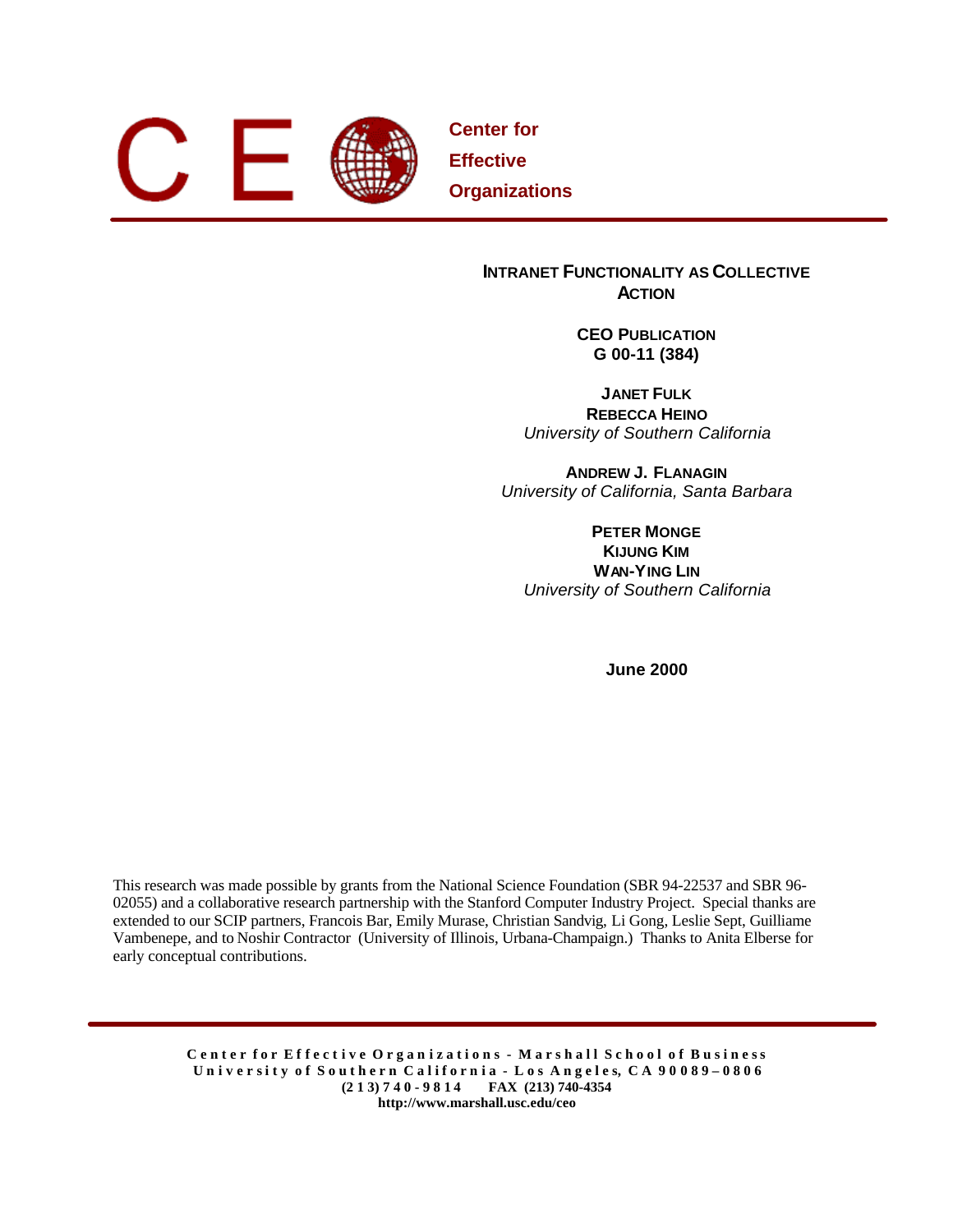#### **Abstract**

This study sought to provide insight into the collective action necessary to create a viable organizational knowledge-sharing network in the form of an Intranet. Intranets were conceived as offering the functionalities of public goods to organizational members, due to their connective and communal functions. A public goods model was developed showing the relationships between the level of information provision, resources contributed and acquired, and individual value, costs, and gain. A second expanded model was also proposed that considers the role that trust plays in public goods provision. The model was tested using survey data gathered from Intranet users in a large organization in the western US. LISREL analyses showed that individual gain was a function of the perceived value of the good mitigated by the perceived costs of participation in the production of the good. Level of provision of Intranet functionality strongly correlated with perceived value. A significant relationship was found between costs and obtaining information, but not providing information. The trust individuals placed in the system and in other users had a no significant relationship with information provision. Yet, trust did negatively correlate with costs. As trust decreased, costs increased. This model of the production function of an Intranet as a public good was mostly supported, with a few areas presented for further thought and research.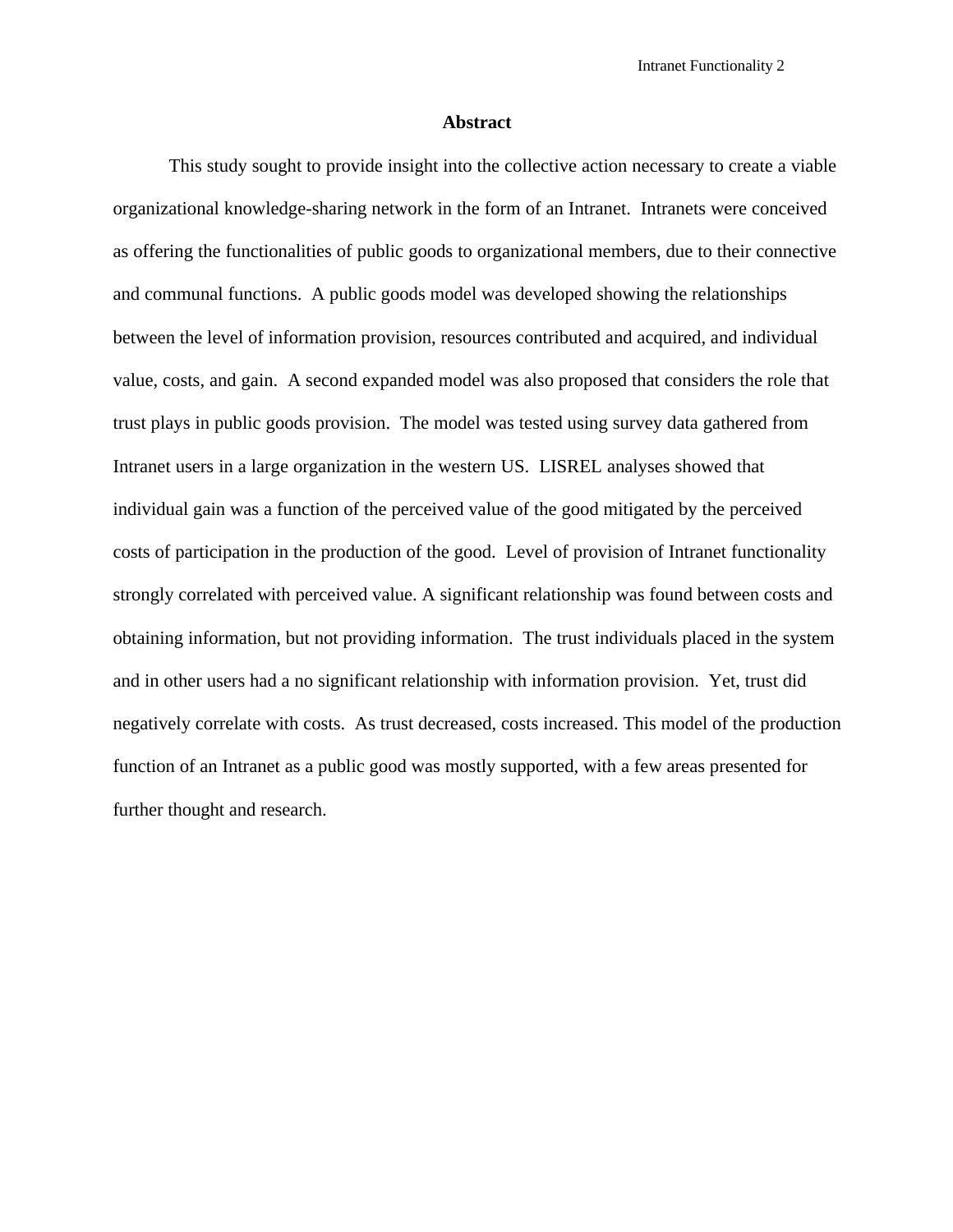#### **Intranet Functionality as Collective Action**

Forty-five years ago, well-known economist Paul Samuelson argued that it is impossible for decentralized populations to create a collectively shared resource spontaneously; some central coordinating authority is required (Samuelson, 1954). His postulate sparked decades of research into collective action and the provision of so-called "public goods". The issues have been addressed by scholars across a variety of academic disciplines including economics, political science, sociology, psychology, international relations, environmental science, public administration, decision science, and communication. Collective action challenges have been identified for such diverse arenas as the United Nations, charitable endeavors, environmental cleanup, and various forms of interorganizational networks (Monge, Fulk, Kalman, Flanagin, Parnassa, & Rumsey, 1998).

Samuelson's postulate is particularly relevant to organizations today as they experiment with new forms of organizing their core processes and structures. New organizational forms showcase extreme decentralization, under such labels as adhocracy (Malone & Rockart, 1991; Mintzberg, 1983), technocracy (Burris, 1993), heterarchy (Hedlund, 1986), virtual corporation (Davidow & Malone, 1992), and global network organization (Monge & Fulk, 1999; Powell, 1990). New forms also require spontaneity, as in spherical forms in which teams continuously form and disband as projects arise and terminate (Miles & Snow, 1992), postbureaucratic forms which achieve coordination on the fly via "institutionalized dialogue" (Heckscher, 1994), or emergent structures (Holland, 1998; Monge & Contractor, in press). These new organizational forms and process are made possible by complex information and communication systems that not only support new work processes, but also demand them (Fulk & DeSanctis, 1999).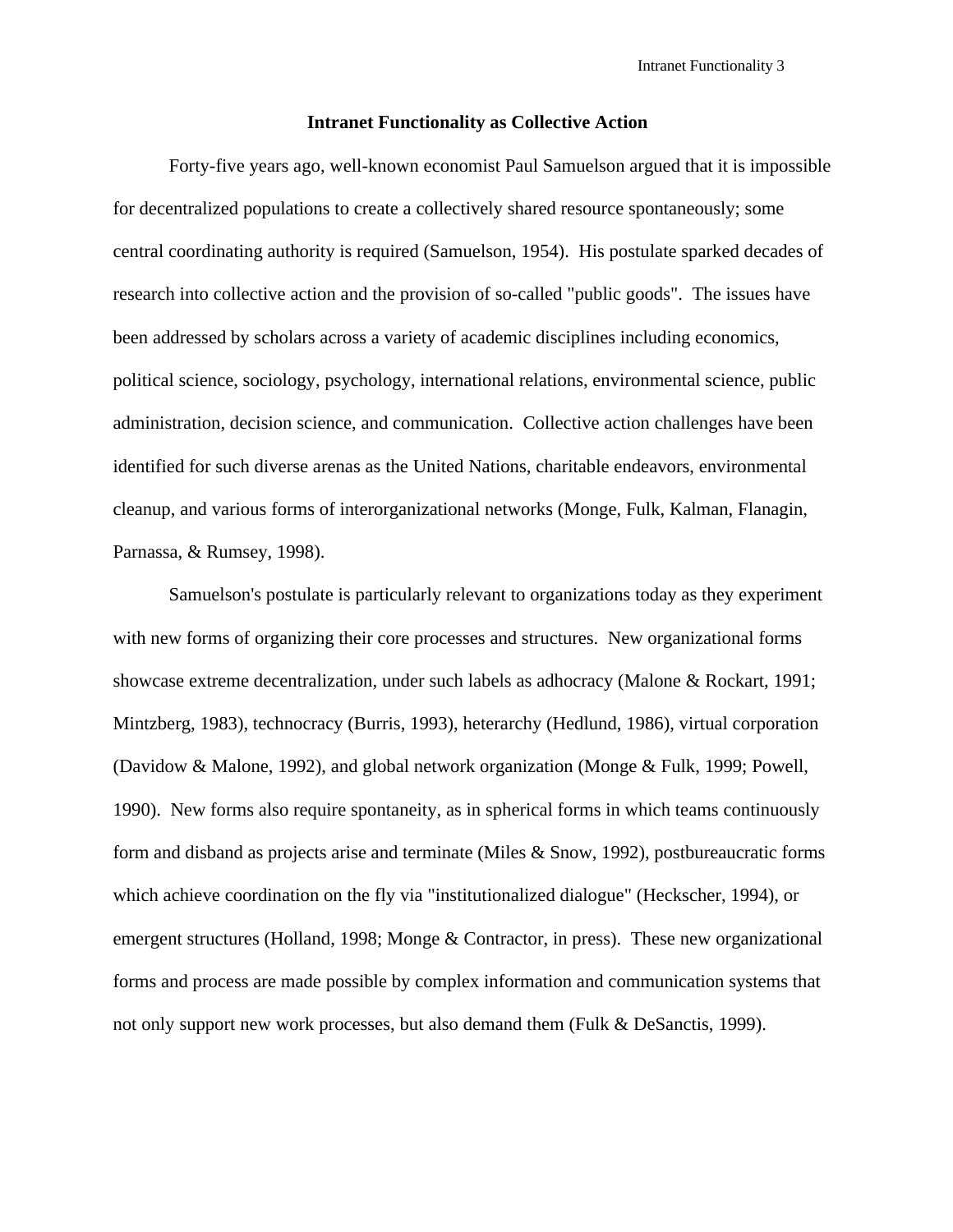Nowhere is the collective action challenge more evident than in creation and maintenance of the knowledge sharing systems that undergird new organizational forms. Consider, for example, the "lessons learned" databases found in such diverse organizations as the U.S. Navy and major management consulting firms. These systems serve as repositories of learning acquired from experience and mistakes. Users stock the databases with information on a voluntary basis as they acquire experience. Users also may tap the database in order to benefit from the lessons of others whom they may neither know nor otherwise have direct access to in their decentralized organizations. The relative failure of many such "discretionary" databases (Connolly & Thorn, 1990), due to the inability to garner wide scale support from potential contributors, would seem to reinforce Samuelson's classic postulate that such public goods cannot be provided among individuals spontaneously. Yet, some knowledge sharing systems do succeed, despite these challenges.

Our purpose in this study is to develop and test a model of the development of successful organizational knowledge sharing systems that is based on an integration of traditional theories of collective action and public goods with theories of communication in organizations. Our goal is to contribute to a better understanding of the conditions and processes that can energize effective knowledge sharing in organizations. Toward this end, we begin with key propositions from public goods theories and modify them, based on communication theory, to apply to the situation of organizational knowledge sharing. This conceptual development produces a set of integrated hypotheses in the form of a structural model that we test with data collected from an organization that has implemented a corporate Intranet for sharing knowledge. We conclude with suggestions for theoretical development and future research directions.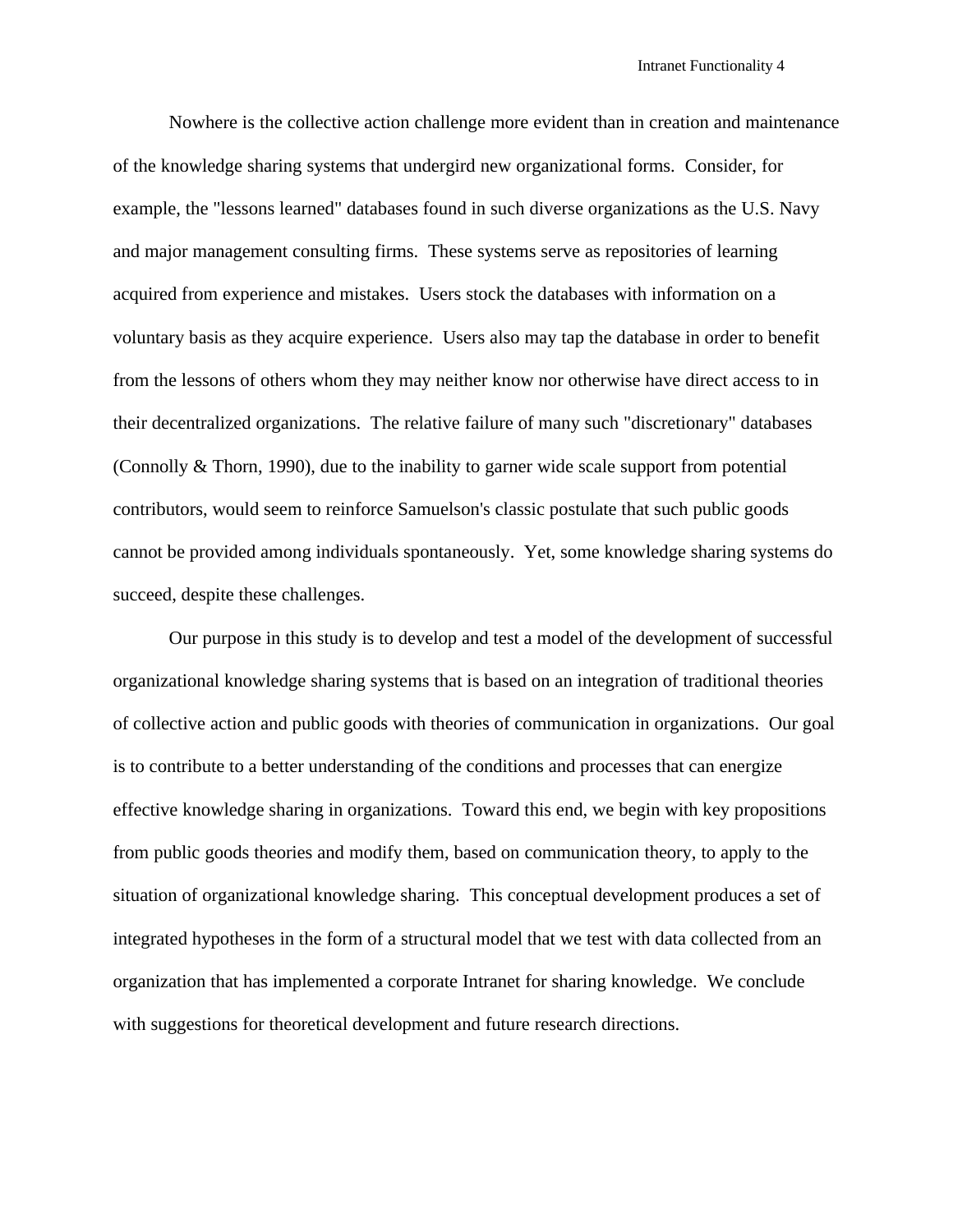### **Theories of Collective Action and Public Goods**

A public good is simply a resource accessible to members of the "public" affected by that good (e.g., a team, organization, interorganizational network, community, nation, or other grouping). Two features define a resource as accessible and, therefore, as a public good (Barry & Hardin, 1982; Head, 1972). First, the resource must be nonexcludable, in that all members of the specified public have the opportunity to benefit from the resource, without exception. For example, clean air is a nonexcludable resource to the world's population. Second, the resource must be nonrival, such that members' uses of the resource do not compete with each other; i.e., use of the good does not reduce the amount available to others. For example, one person's breathing clean air does not mean that other persons cannot also breathe clean air. Traditionally public goods are defined as material goods, such as parks, bridges, and libraries that the members of a community can all enjoy (Oliver, Marwell, & Teixeira, 1985; Marwell & Oliver, 1993).

The creation of a public good depends on <u>collective action</u> by members of the "public". Collective action requires coordination toward a common goal by individuals, groups, and/or organizations that comprise the specified public for that good. The coordinated action necessary for building a public good is not only associated with government or the larger society. There is, in fact, "no good reason to disregard the private sector in public goods provision…[public goods] are all around us" (Shmanske, 1991, p. 4). Increasingly, for example, technical developments such as the infrastructure provided by the Internet enable organizations with modest resources to establish information and communication systems that serve as public goods. Before this, such systems were the province of only larger organizations with ample resources (in the form, for example, of local or wide area network systems).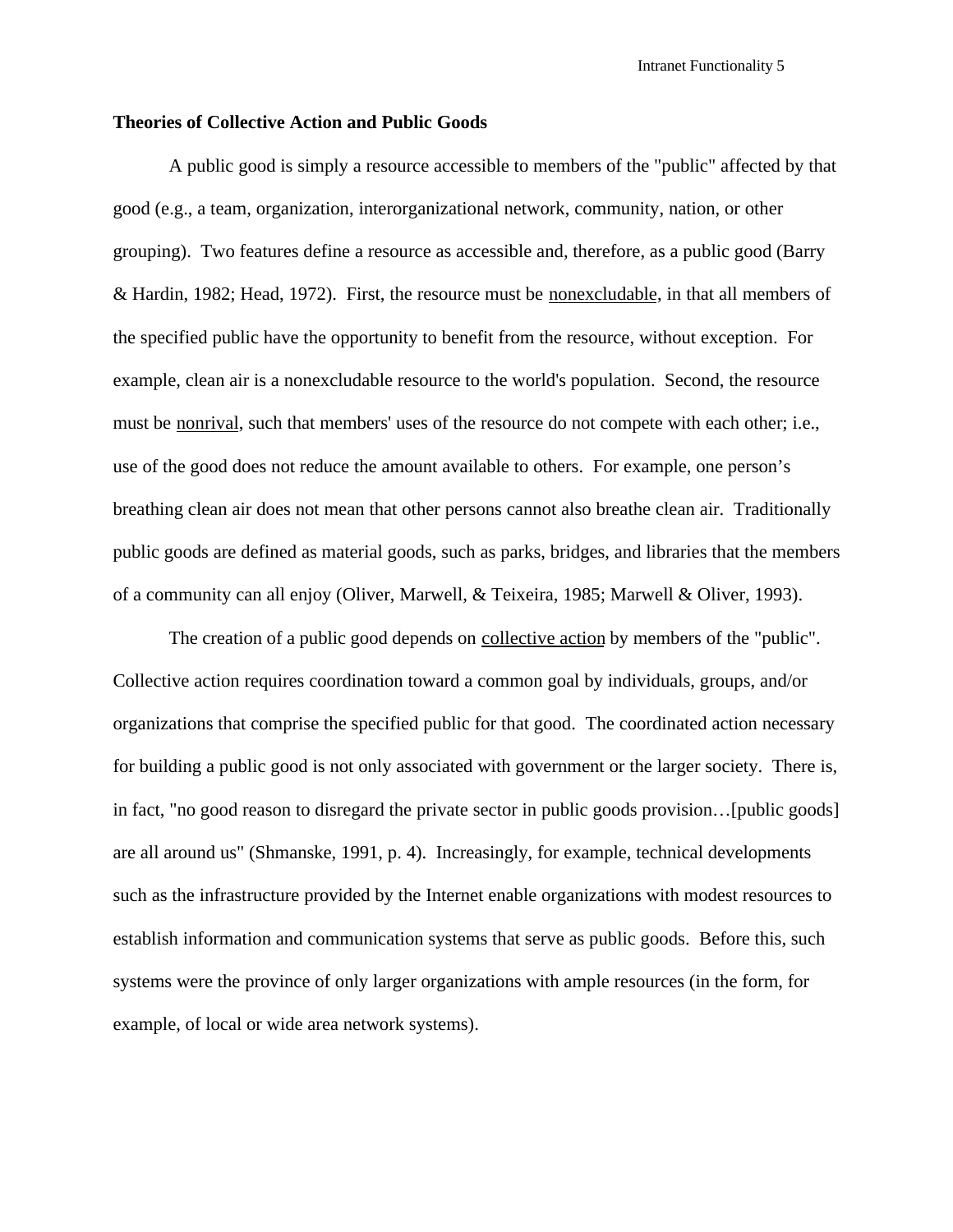The ability of the private sector to also create public goods opens up a fertile research area of public goods in organizations. Within organizations, the focus has moved away from material public goods to a focus on communication and information public goods (Fulk, Flanagin, Kalman, Monge, & Ryan, 1996; Monge et al., 1998). Fulk et al. propose that interactive communication systems offer two functionalities than can be considered to be public goods: connectivity and communality. Connectivity is the ability for members to link together directly. In other words, connectivity specifies the ability for all members to communicate privately with each other. An example of connectivity is the functionality provided by an email system in which any member can directly access anyone else. Communality exists where members have access to a body of information that is held by all. This concept is at the core of data repositories. Examples of systems that can offer communality are company bulletin boards, census records, and "lessons learned" databases. Intranets are a form of organizational technology that can support both connective and communal goods. Note that the public good is not the communication or information system itself, but rather the functionality provided by its effective use.

Collective action is important in the success of a communal public good because individual members must contribute sufficiently to form a critical mass of users and information. Particularly when each member holds unique information, everyone's contribution is important because "when information resources are distributed, participation in the information system by each member is a necessary condition for the success of the communal endeavor" (Fulk et al., 1996, p.73). This implies that personal motivations for contributing (such as perceived gain and interest), as well as individual perceptions of the good (such as its utility), are important to understand because the success or failure of a communal good can hinge on them. The model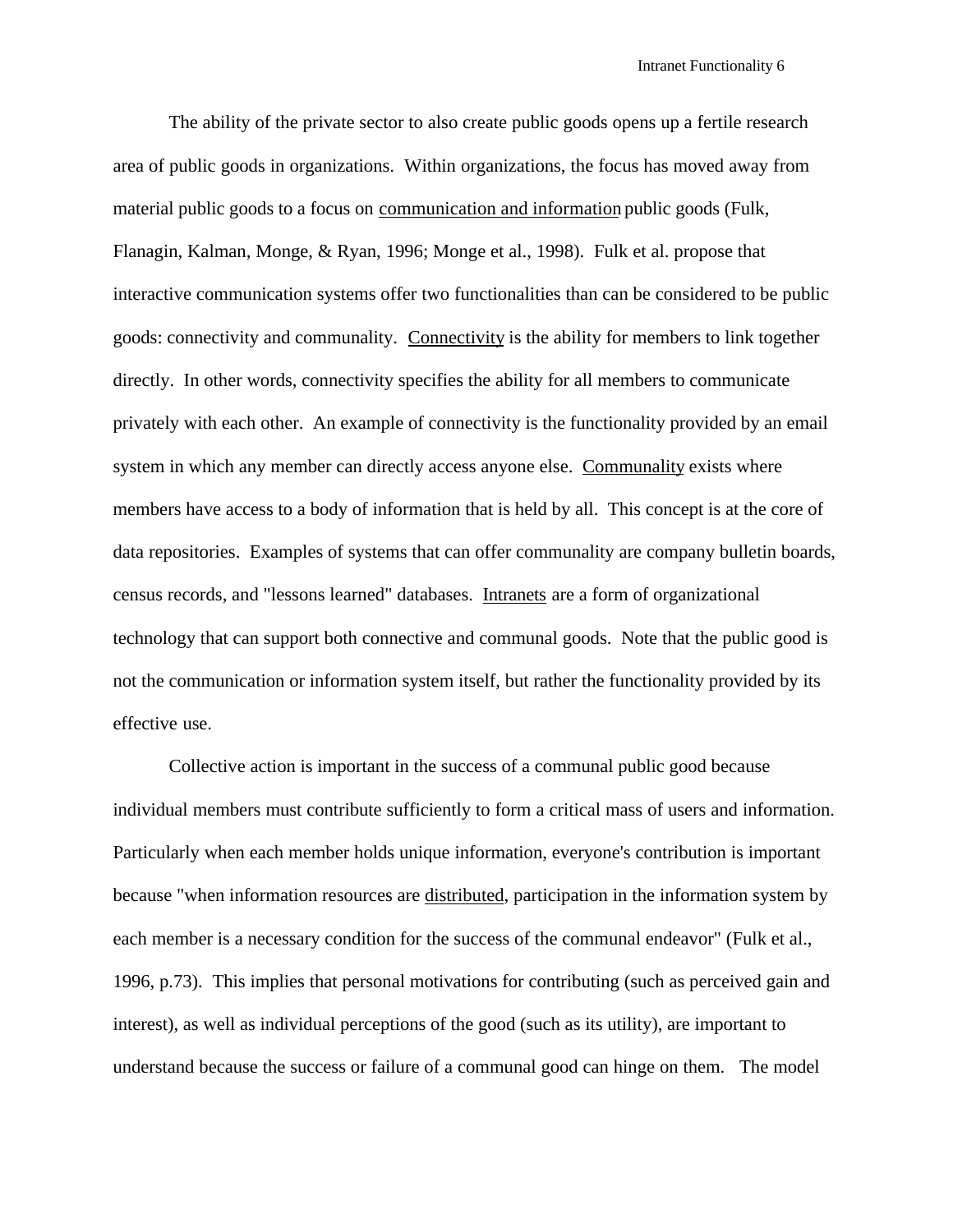developed below focuses on the individual motivations to contribute and how they are linked with perceptions of the accumulation of collective contributions. The specific arena of these public goods is corporate Intranets.

### **Intranets as Facilitators of Public Good Creation**

An Intranet is a complex organizational communication and information system whose features will vary by implementation. The most common core features of Intranets tend to fall into four categories. The first is the provision of static information electronically in read-only form. This would include information such as the organization's personnel manual, phonebooks, newsletter, and other documents that change only periodically. The second is the capability for users to interact with a database and make changes to it. This might include changing allocations of a 401K, updating one's personnel file, ordering new office supplies, and similar tasks. A third function permits individuals to communicate with and disseminate documents to other people, or to share document files. Integrated email systems and electronic bulletin boards for posting materials or project websites fall into this category. Finally, an advanced Intranet may support decision-making by offering additional tools for teamwork and shared tasks. This would include such features as shared whiteboards and conferencing tools, as well as the capability to access expert repositories.

Each implementation will have its own specific mixture of these support systems that will vary in terms of the requisite sophistication of users and hardware. The basic concern is to support both static and dynamic information sharing as well as both private work and teamwork. Organizational sites will vary as to whether they are linked to key external constituencies via an "extranet," and whether they permit authorized users (the "public") to access them freely from offsite in order to support remote work.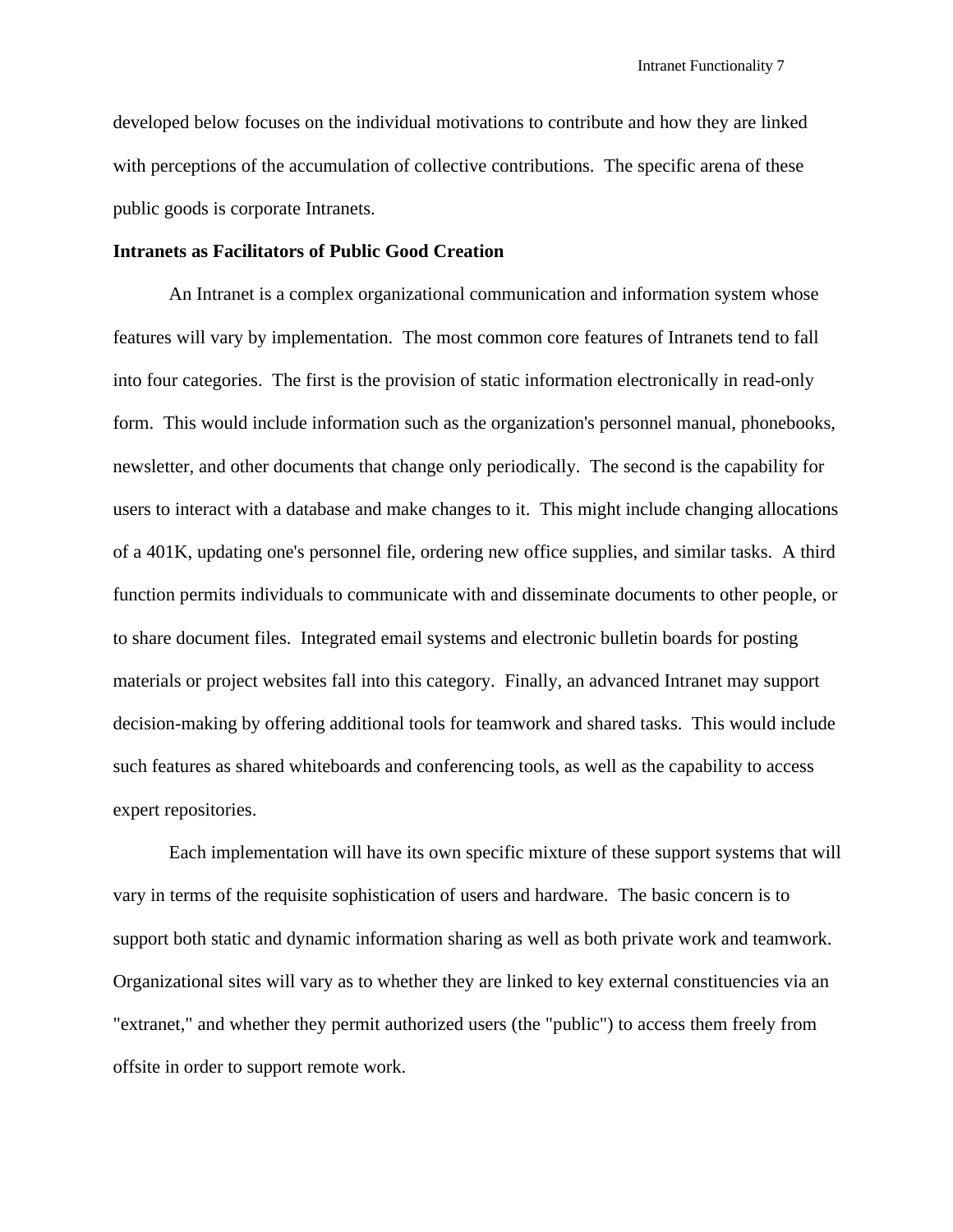An effective Intranet is designed to support both connectivity and communality. Aspects of the system that permit any user to directly interface with any other user support connectivity. As with any connective system, the capability for direct access to all other users is crucial, even though no individual would be expected to actually use each possible connection. When properly used, Intranets can also support communality by providing the hardware and software through which members of the community can establish data repositories for themselves that can serve as collective resources for the community. These data repositories can be in the form of databases of accumulated knowledge, such as expert databases or electronic storage of the latest stages of a product design. They can also be in the form of social capital, such as web pages that list who has what expertise and how to contact them.

The key collective action issues in providing the public goods of connectivity and communality are that the users themselves must stock as well as use the databases, and must demonstrate the "communication discipline" (Markus, 1987) to respond to messages from other members of the public. As Fulk et al. (1996) note, connectivity goes beyond the hardware and software to include human behavior—what they label "social connectivity." It is this latter form of connectivity, as well as communality, that poses the greatest collective action challenge of the type indicated by Samuelson (1954). Because benefits are unclear with nascent public goods, there exist considerable obstacles to participation in collective action efforts, and garnering wide scale support is problematic. We begin our conceptualization of this challenge with the rich literature that has accumulated on collective action and public goods in other realms. With this foundation, we propose and modify our model to apply to social connectivity and communality in the context of Intranets.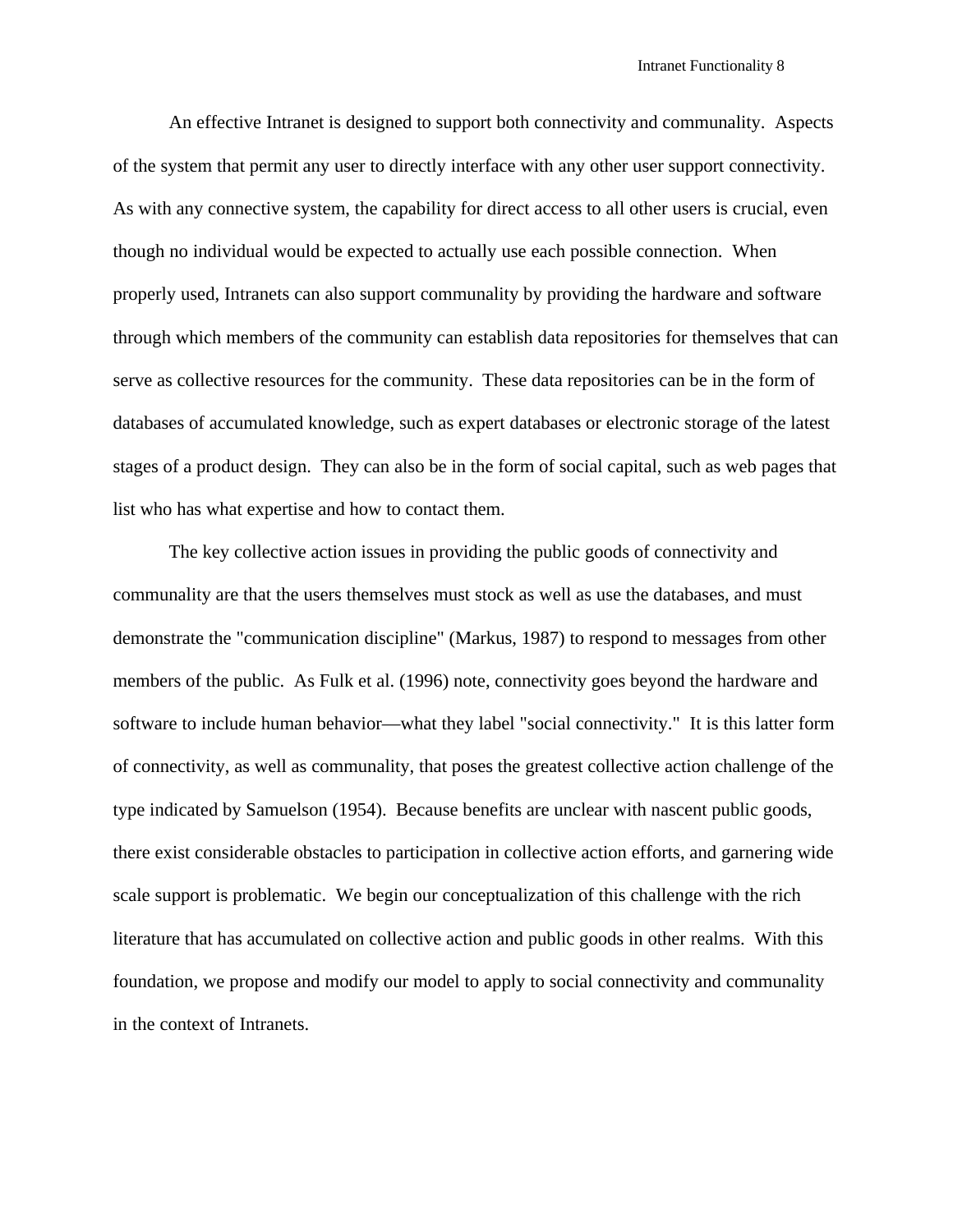### **Public Goods and the Production Function**

Theory and research on public goods typically target one or the other of two stages of public goods development. The first is production—the initial creation of the public good. Production is the key concern in Samuelson's postulate. A key dilemma, however, arises from the nonexcludability criterion: members of the public cannot be excluded from enjoying the benefit of the public good even if they have not contributed to its creation. At the level of individual motivation, the incentive structure created by nonexcludability favors free-riding on the contributions of others (Hardin, 1968; Olson, 1965; Sweeney, 1973). Unless one or more highly motivated and resource-rich individuals are willing to contribute toward creating the good despite the unattractive early payoff function, the good will not be produced at all.

The second stage is distribution or maintenance of the good. This stage offers its own challenges, often described by the so-called "Tragedy of the Commons": A typical small town in England would have a "common" area in which all the citizens could graze their animals. The tragedy so referenced reflected the case of villagers overgrazing the common ground, permitting their cattle to foul the land, or otherwise making the common area relatively unfit for use by other members of the community. Such tragedies threaten the nonrivalry of the good.

Although production and distribution of public good benefits are intertwined, they have somewhat different theoretical traditions, particularly since production of the good initially is a precondition to facing any challenges to subsequent distribution or maintenance of benefits. Following the lead of communication researchers over the past decade (Thorn & Connolly, 1987; Fulk et al., 1996; Markus, 1987, 1990; Monge et al., 1998; Connolly & Thorn, 1990), we focus primarily on the production problem, although both production of the good and distribution of its benefits can be linked together in important ways (Flanagin, Monge, & Fulk, 1997).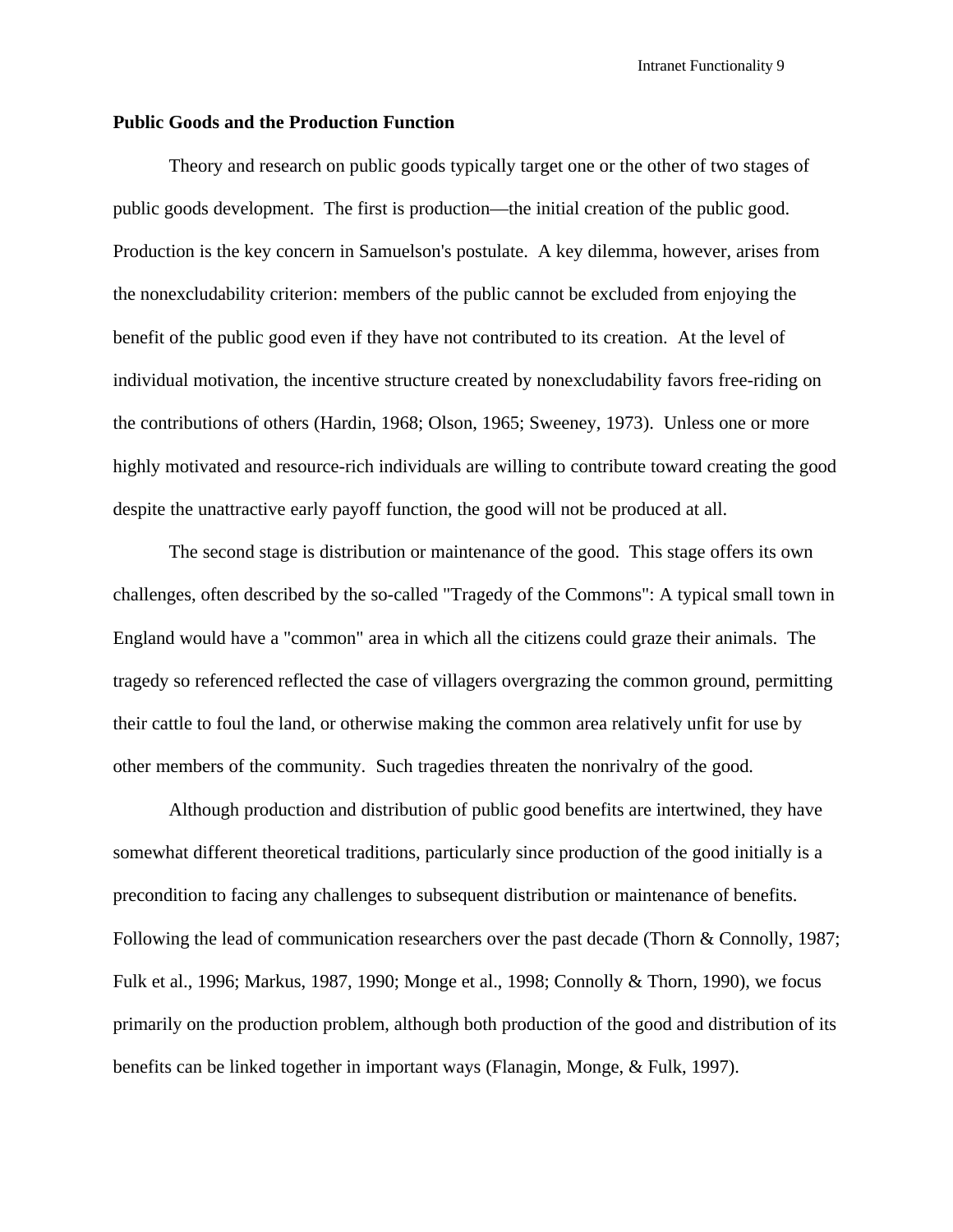The production function describes, at the collective level, the degree of production of a public good at any one point as a function of the total resources that have been contributed by members of the public. The production function for the good is a key factor in determining an individual's willingness to contribute to the collective. Marwell and Oliver (1993) present the following gain equation that applies at the individual level, in which the production function plays a key role:

## $g_i(R, r) = v_i [P(R)] - c_i(r_i)$

This equation explains the gain that a member derives at a particular time as a function of the value of the public good to the individual at that time minus the costs expended by that individual to date. More specifically, the gain **g<sup>i</sup>** for the **i th** individual equals the value of the good  $\bf{v}_i[\bf{P}(R)]$  minus its cost  $\bf{c}_i(\bf{r}_i)$ . **P** is the current level of production of the good as a function of the total resources contributed, **R** (i.e., P(R) is the production function). The total resources contributed, **R**, is the sum of the individual resources contributed **Sr<sup>i</sup>** . Individual costs **c<sup>i</sup>** are a function of the resources that individual has contributed, **r<sup>i</sup>** .

As the gain equation specifies, the value of the public good at any time is a function of the collective resources that have been contributed to its creation. The value term approaches zero when collective contributions are low. As the value term approaches zero so does individual gain, and individual motivation to contribute to the collective endeavor is low as well. Thus, the production level of a public good is a critical determinant of individual motivation to contribute. Production functions will differ across situations and types of public goods.

Oliver, Marwell, and Teixeira (1985) point out that the nature of the production function reflects specific social dynamics among the members of the public that influence the production process and outcomes. Two key types are accelerating and decelerating functions. Accelerating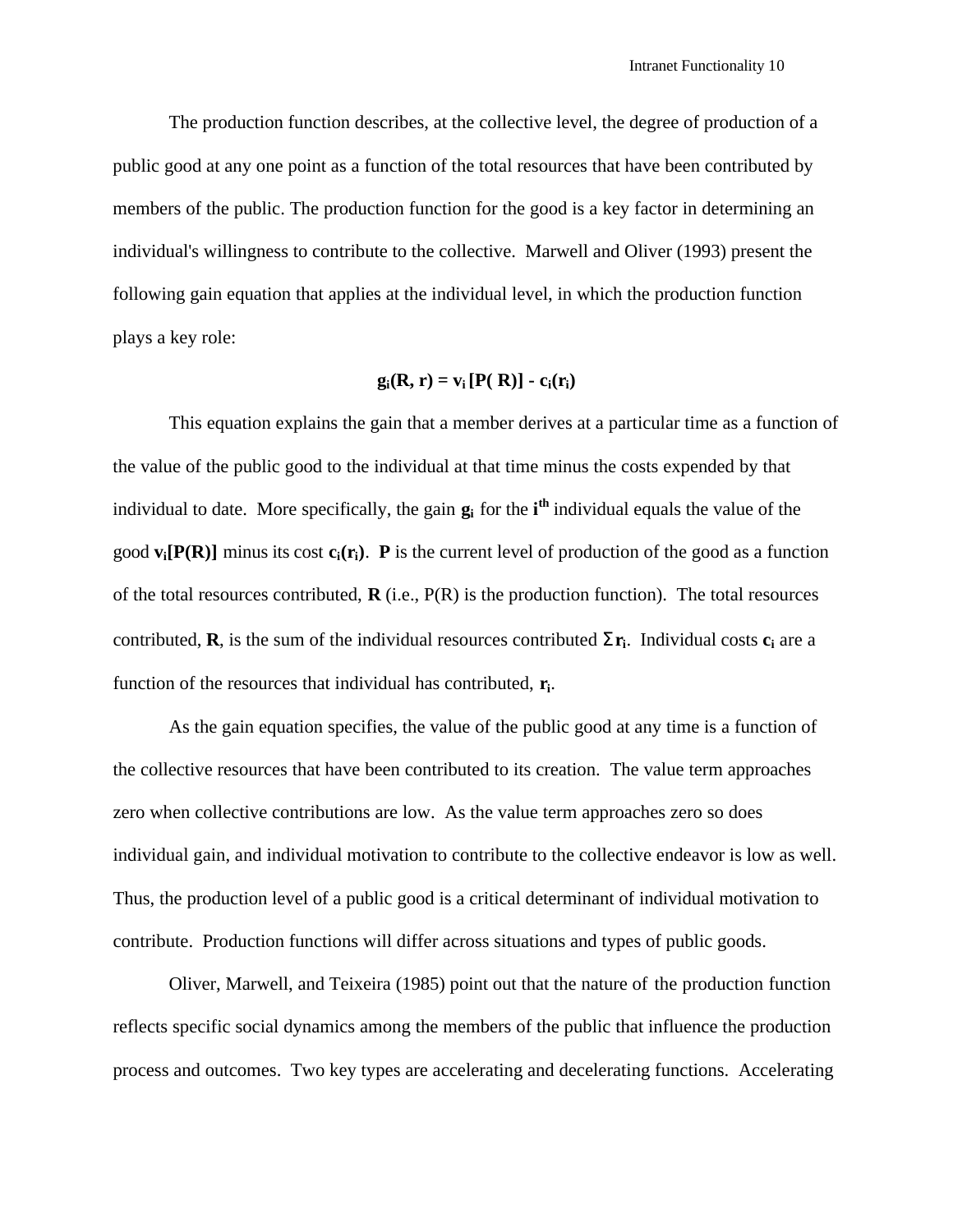functions exist when the greatest benefits accrue to late contributors. This is typical for connectivity in interactive communication systems, which offer little value to the early adopters, since not enough people have yet adopted for the system to offer many communication partners. Later adopters of an email system, for example, will find the connectivity in the system highly attractive because it already includes all or nearly all of the persons with whom they wish to communicate. Not surprisingly, when the social dynamics fit an accelerating function, the connective or communal good is difficult to produce. However, if a critical mass of contributions can be obtained, contributions tend to grow rapidly from that point forward until the good is fully realized (Markus, 1987).

By contrast, decelerating functions exist when the greatest benefits do indeed accrue to the earliest contributors. However, since benefits for later contributions decline as more people participate, the contributions eventually tend to drop off such that the good may not ever be fully realized.

Marwell and Oliver (1993) used simulated data to test their gain equation in which they could hold certain variables constant while testing for others. While such experimentation and manipulation is not possible in real organizational settings, it is possible to test models derived from simulation against reality to assess their external validity. The research reported below measured each element of the production function and tested their hypothesized set of interrelationships in a field setting. The research also expanded the basic function to include other factors typically considered to be important to motivations to share information. These components and their relationships are described next.

**Resources.** Individuals possess different communication and information resources that may be valuable to the collective. Less tangible resources include both tacit and explicit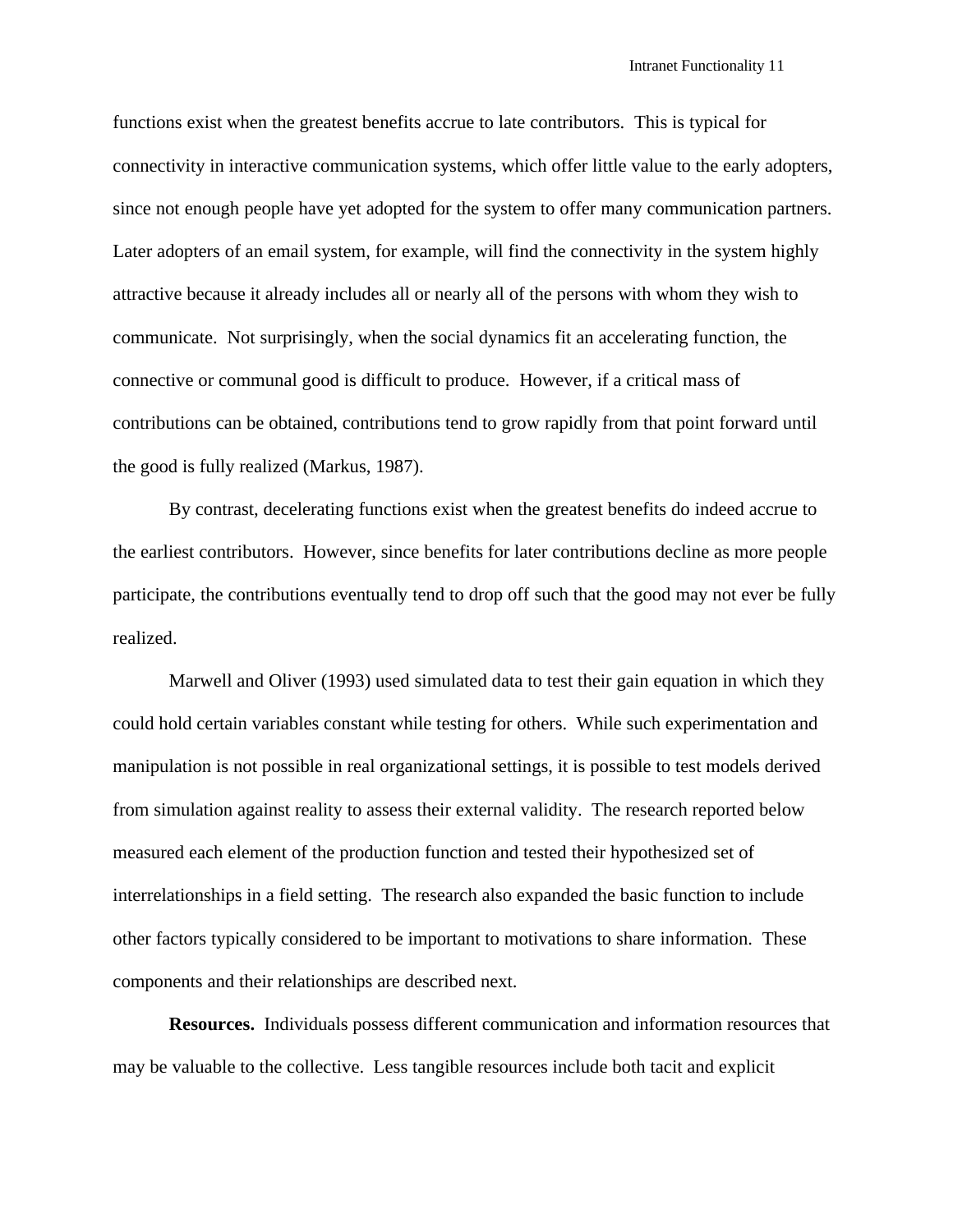expertise and knowledge (Boland, Tenkasi, & Te'eni, 1994; Nonaka, 1994). When these different knowledge domains are based on a division of labor regarding who holds (or should hold) which specific knowledge and expertise, the collective store is often referred to as a transactive memory system (Hollingshead, 1998). People also have different resources in the form of social capital—who they know or have access to. Other more fungible resource categories include financial, personnel, and property. Besides contributing resources, individuals also gather resources from the public good itself, especially in the case of information and communication goods. Information obtained could be viewed as a resource that is acquired by the individual, and also as a contribution to the extent that their acquisition of information potentially can benefit the collective as a whole. That is, if the group benefits from everyone being knowledgeable. Both resources contributed and resources obtained affect costs, although in different ways as described below.

**Costs**. Contribution of resources to the collective typically incurs costs to the contributor. Costs can be both physical (e.g. hardware, software) and social (e.g. learning how to use the system; Connolly & Thorn, 1990; Marwell & Oliver, 1993; Monge et al., 1998). Social costs include start-up costs that occur at the beginning of the implementation and then do not recur (e.g., time to learn the system and giving up established ways of doing things), as well as recurring costs that do not diminish over time (e.g., the time and effort it takes to continually contribute to the good). The key individual decision is whether to bear the costs of contributing resources to the collective both initially and on a continuing basis. The possibility of members returning to non-participation status because of recurring costs is a significant concern because an information good can be threatened even after it is established if enough individuals stop contributing. According to the gain equation, this decision will depend on weighing the value of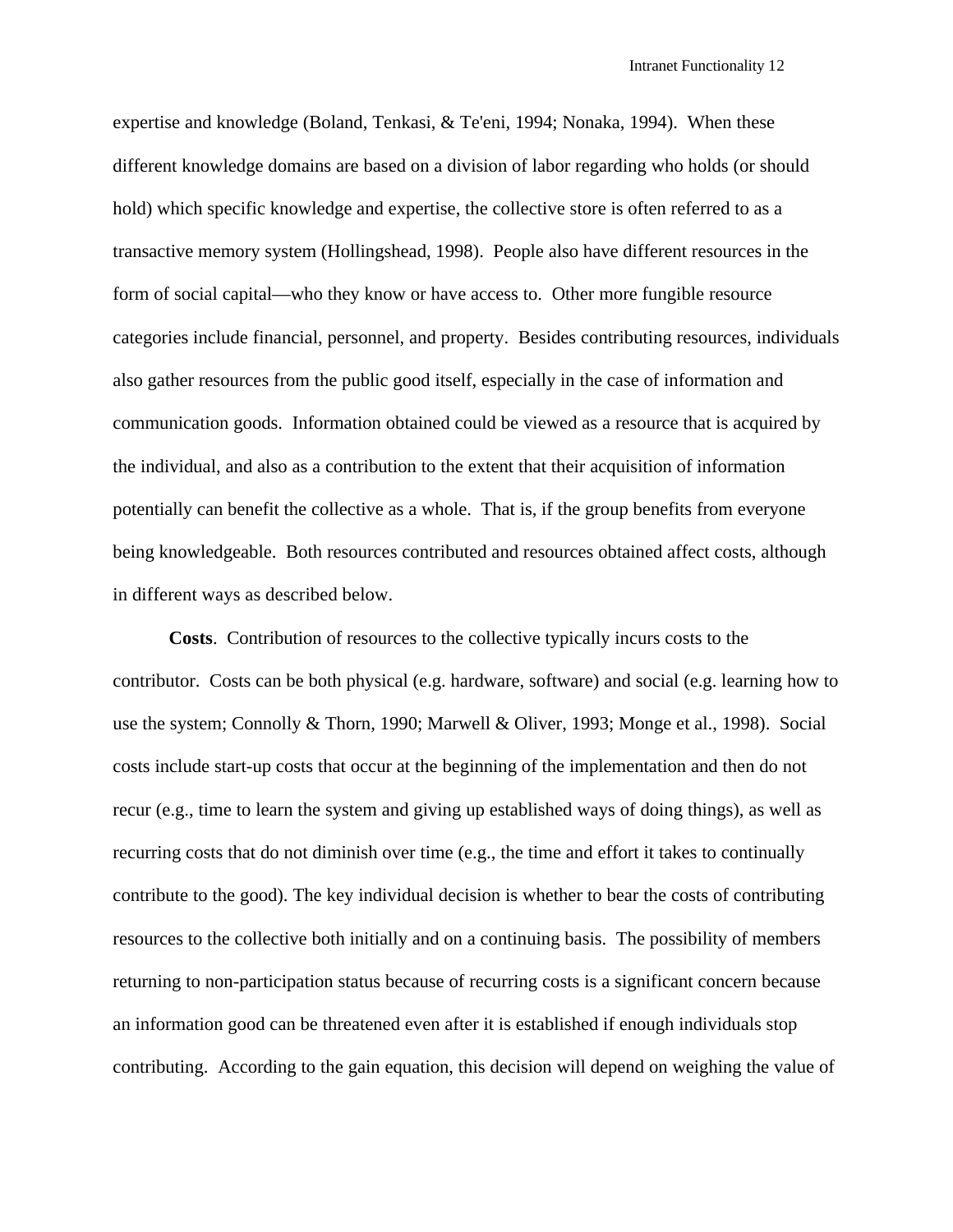the collective good at any point in time against the costs of contributing to its creation or maintenance.

In addition, a number of factors might mitigate perceived costs. Although information provision can be expected to increase costs due to the efforts required by contributors, the amount of information obtained might actually reduce felt costs and, in turn, increased perceived gain. Furthermore, the acquisition of sufficient and valuable information can lead to further information provision, either due to perceived utility of the public good or in hopes of prompting reciprocal information sharing on the part of other members of the public (Connolly & Thorn, 1987). Such is the goal, for instance, of the subsidization of public goods provision efforts, particularly in the early stages. Based on the relationship between resources and costs in the provision of public goods, we propose the following hypotheses:

- **H1**: The greater the individual's resource contributions, the greater will be the individual's costs associated with using the Intranet.
- **H2**: The greater the individual's resource acquisition, the lower will be the individual's costs associated with using the Intranet.
- **H3**: The greater the individual's resource acquisition, the greater will be the individual's resource contributions.

**Value**. The value of the good at any point in time is a function of the number of contributors and the quantity and quality of information and communication resources that comprise the good. That is, the value depends on the production function. For an accelerating function, the value is quite low initially, but rises rapidly when and if the contributions reach a critical mass. For a decelerating function, the value is relatively higher initially, but may be lower (relative to the accelerating function) toward the end of the production cycle when the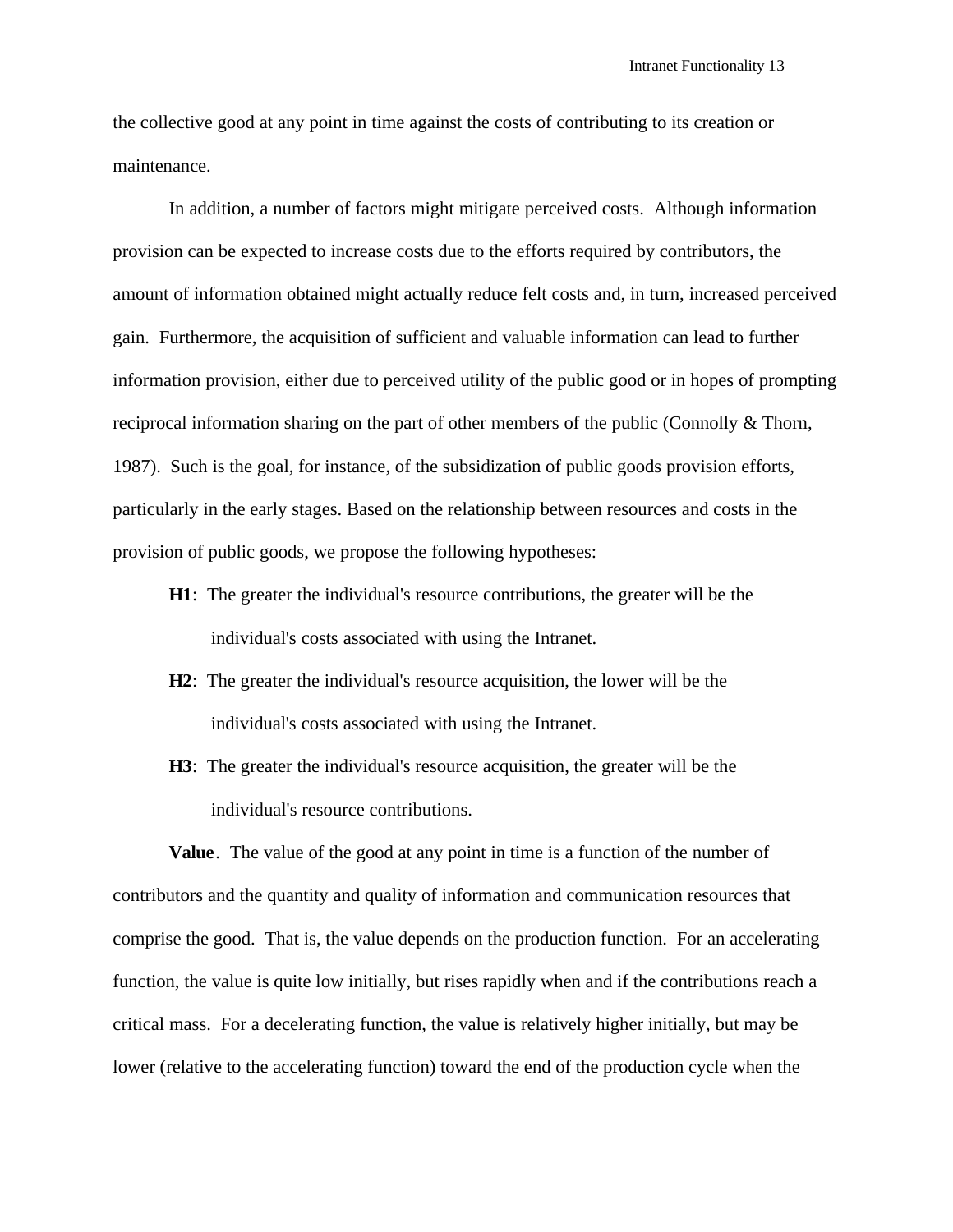marginal benefits of contribution are so low as to discourage additional contributions. Other types of interdependence between contributors may also influence the production function. For example, when information is distributed, nonredundant, and each piece is critical to producing a good, the good has no value unless and until all members of the community have contributed. Such is the case, for example, with information held by the members of design teams in which individual outputs combine to form the end product. Overall, value can be viewed as a function of public goods provision, as specified in hypothesis 4:

**H4**: The greater the perceived production of connectivity and communality through an Intranet, the greater will be the individual's value for the Intranet's functionality.

Gain. Motivation to contribute depends on perceived gain. The gain accruing to an individual, according to the gain equation, is the perceived value of the good minus the perceived costs of contributing one's resources. Consequently, one's gain rises as the perceived value of the good rises, although this is tempered by the individual costs incurred. These relationships are specified in hypotheses 5 and 6:

- **H5**: The greater the individual's value for Intranet functionality, the greater will be the individual's perceived gain.
- **H6**: The lesser the individual's costs associated with using the Intranet, the greater will be the individual's perceived gain.

These 6 hypotheses comprise to the basic gain function as applied to Intranets. Figure 1 presents a graphic of the structural model of the individual gain function.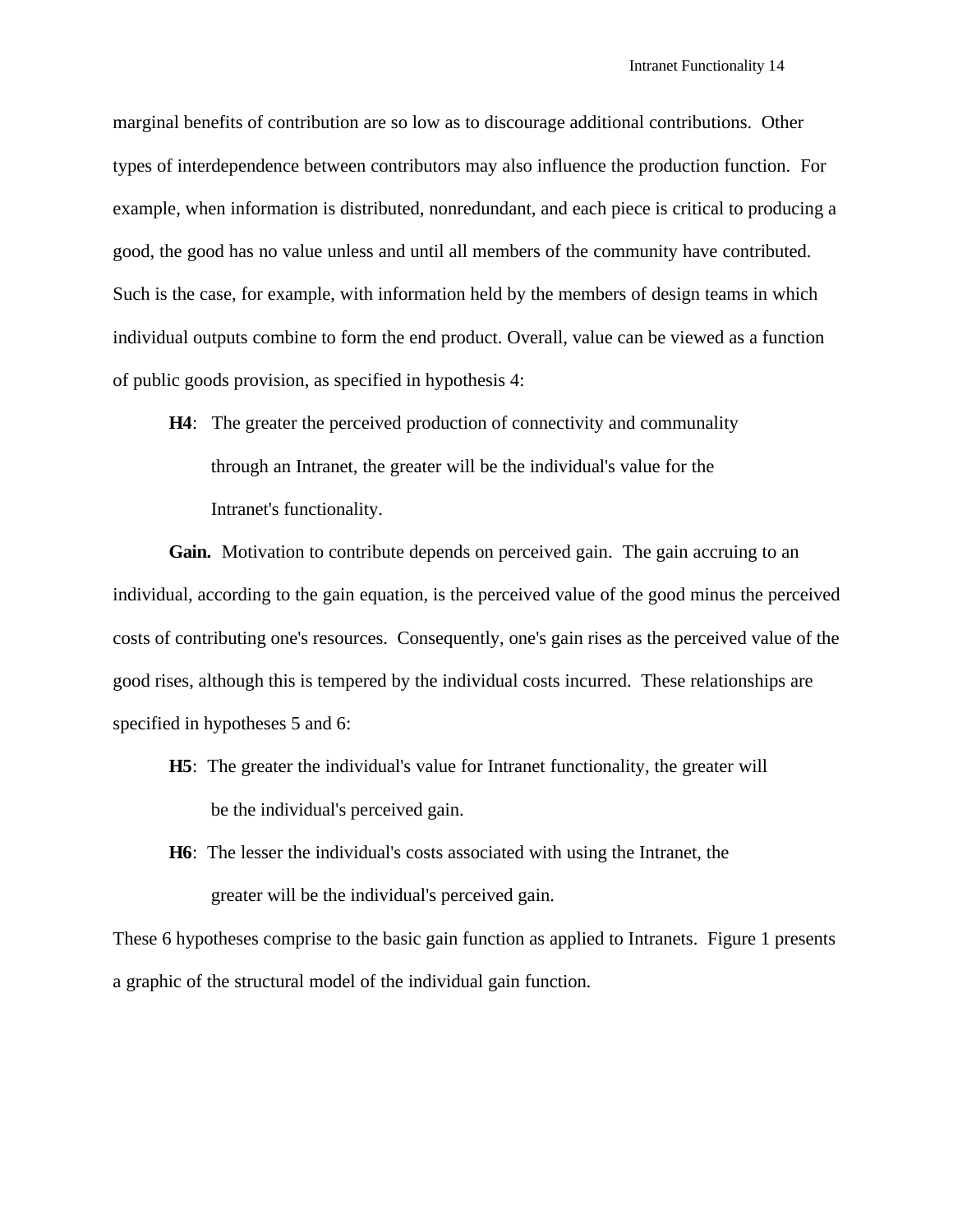#### **The Role of Trust in the Production of Communication and Information Public Goods**

Although public goods conceptualizations highlight the individual calculus that community members apply in making contribution decisions, they may neglect important mitigating factors that can influence information contributions. In particular, Monge et al. (1998) emphasize the role that trust may play in motivating and sustaining individuals' contributions to organizational communication and information systems.

In this context, trust is confidence in the tools and dynamics of organizational communication and information sharing. Trust can include faith in the technical security of the system employed (Bok, 1989), confidence in others' competency and intentions in providing and using information (Monge et al., 1998), and the conviction that other community members can and will use the contributed information in appropriate ways (Cummings & Bromily, 1996; Lewis & Weigert, 1985). High levels of trust can lead to economic gains due to cooperative behaviors (Fukuyama, 1995; Handy, 1995) and to a decrease in surveillance costs and transaction costs (Baba, 1999; Schmidt & Posner, 1982). In addition, trust can reduce the cost of monitoring performance, thus eliminating the need for a control system (Bromily & Cummings, 1992).

Monge et al. (1998) argued that for interactive communication systems, potential contributors must be content that their contributions are safe from intrusion by unauthorized users outside of the community. A similar concern applies to organizational knowledge sharing systems. Individuals' knowledge and expertise are important sources of power, influence, and mastery within their work domains. Individuals are often reluctant to release portions of these information resources without assurances that their contributions are safe from outside tampering or theft (Bok, 1989).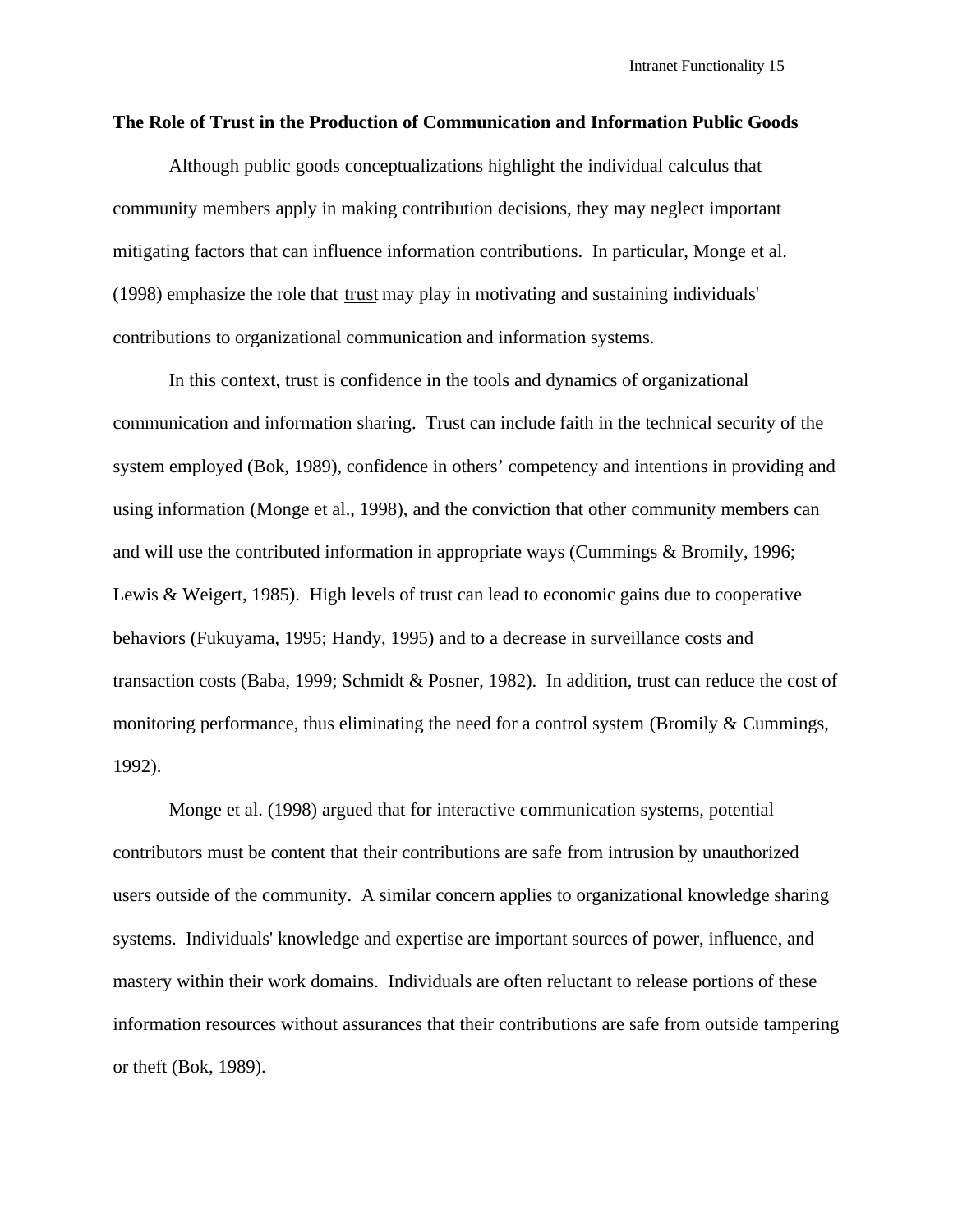Furthermore, potential contributors must also trust other community members to protect the confidentiality of information and the rights of its contributors if they are to feel comfortable in contributing their most important and sensitive information resources (Lewis & Weigert, 1985). In contrast to system security, where individuals place trust in the system, personal trust requires confidence in the motives and capabilities of other community members to use the contributed information in appropriate ways (Cummings & Bromily, 1996). Trust facilitates transactions needed for survival by reducing the uncertainty and risk (or complexity) of cooperation (Schmidt & Posner, 1982).

Moreover, the absence of trust may inhibit information sharing within or across group boundaries, block the pathway to cooperation, and increase the risk of implementation failure in new information technology deployment (Baba, 1999; Majchrzak, 1992; Sproull & Kiesler, 1993). Trust in system security, when violated, can have important negative consequences that radically increase the personal costs of information contribution. For instance, a lack of trust can increase individual risk, thus diminishing the likelihood of cooperation among individuals (Luhmann, 1988). Based on these considerations, hypotheses 7, 8, and 9 address the role that trust may play in the provision of communication and information public goods.

- **H7**: The lesser the individual's trust in the Intranet system and its users, the lesser will be the individual's information provision.
- **H8**: The lesser the individual's trust in the Intranet system and its users, the lesser will be the individual's information acquisition.
- **H9**: The lesser the individual's trust in the Intranet system and its users, the greater will be the individual's costs.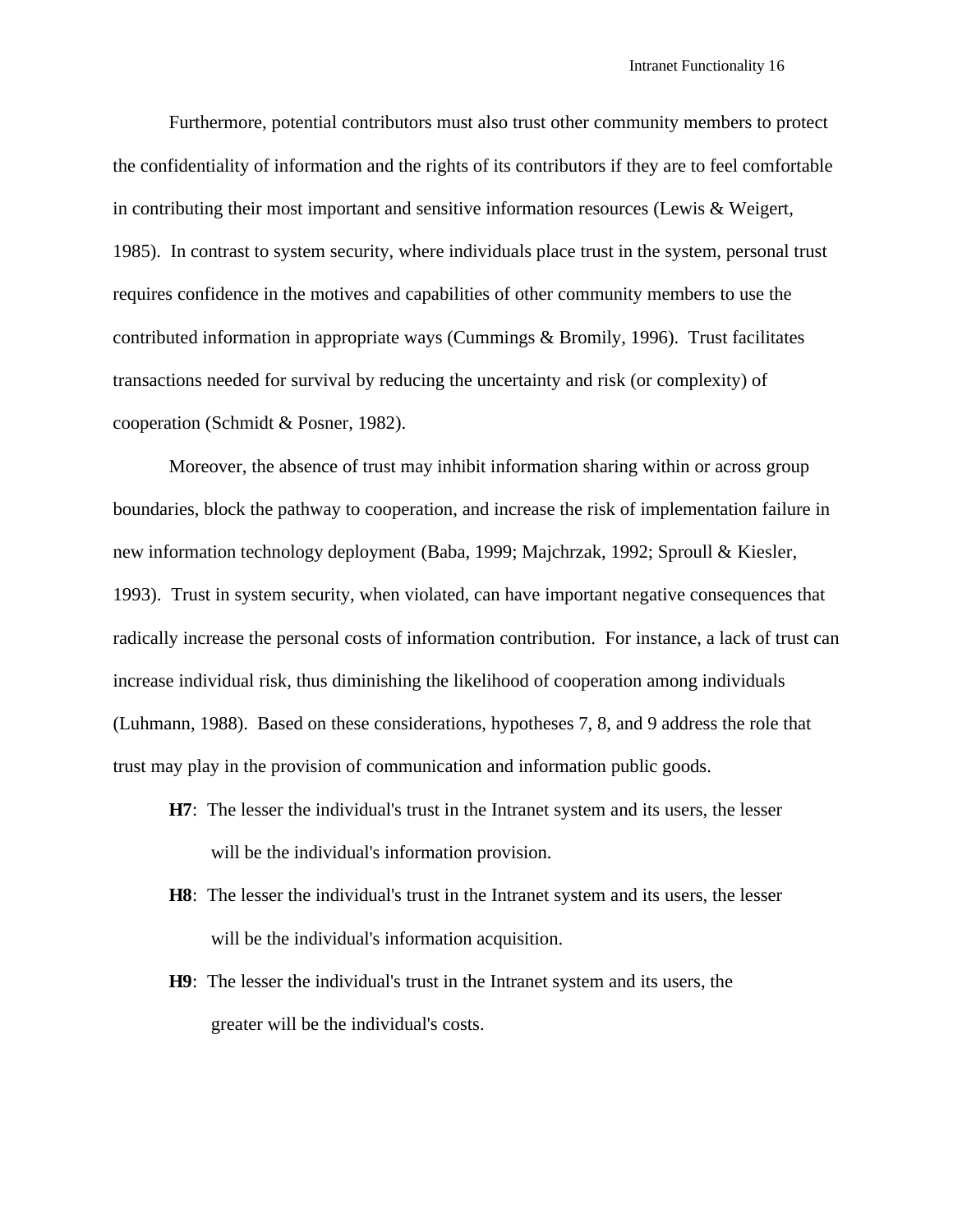Hypotheses considering the role of trust, when coupled with those based on the production function derived from public goods theory, form the model of Intranets as providing the functionality of public goods shown in Figure 2.

### **Method**

### **Research Site**

On-line survey data were collected from a random sample of employees in a financial services corporation. On-line Finance Corporation (OFC; a pseudonym) specializes in providing a broad array of financial services in both traditional modes and on-line formats. OFC is an international corporation with over 13,000 employees spread across 300 offices worldwide. They foster a culture that encourages the development and use of on-line services for both their employees and customers.

OFC has focused on developing a core competency with Intranet and related technologies. The pilot Intranet was launched early in 1997 with 220 people from the Corporate Administrative Division. Prior to this, individual home pages did exist with no cohesive or overarching organization. Evolution of the Intranet has now been encouraged in a top-down manner and divided into four phases.

The first phase consisted of replicating existing functions and providing a new medium for which to obtain information. For example, the company newsletter was offered through the Intranet. The second phase focused on exchanging documents electronically and changing workflow. Database access and connectivity is crucial for this phase. The third and fourth phases were still developing at the time of data collection. The next phase was meant to allow employees to complete human resource functions through the Intranet as a replacement for hard copies of forms. An example is web-based forms for hiring and terminating employment.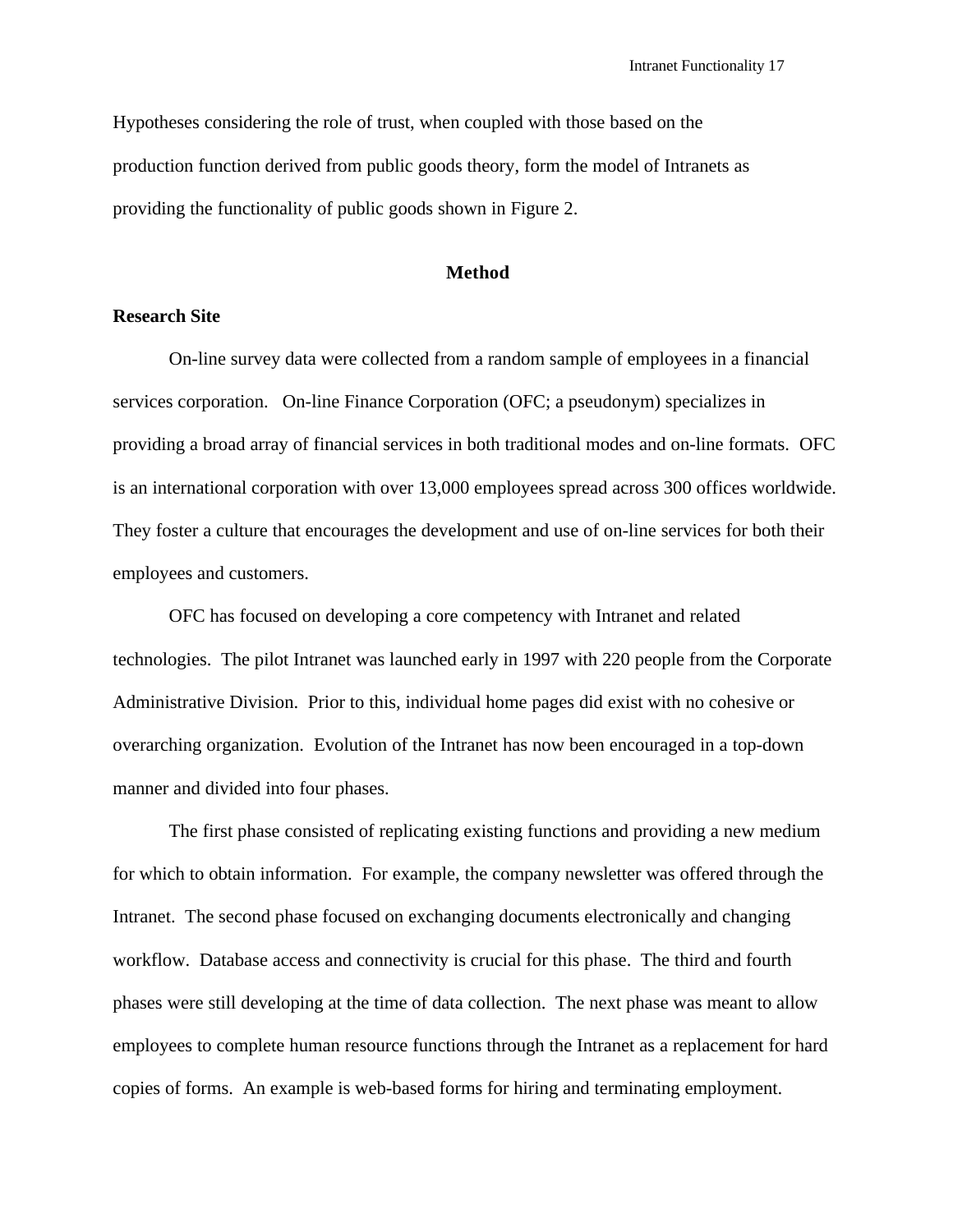Event-driven, employee-empowered business services were also included. The final stage is meant to interlink the Intranet, Extranet and Internet to better service customers. Overall, the Intranet is intended to increase employee's independence and self-service and allow them to develop applications for themselves.

### **Research Design and Participants**

A survey was administered to Intranet users through OFS' own Intranet in three parts over a period of four weeks. Participation in the survey was encouraged by management but not required. We randomly sampled 2,000 employees from the company's employee roster, excluding executive management. Only offices located in the United States were sampled. The response rate, including those who answered at least one section was 30%.

Part I of the survey focused on respondents' conceptions of the Intranet and on how they used the system. Part II focused on variables related to public goods, such as gain and costs. Finally, Part III focused on networks and communication across and between departments. Because of a technical problem with the applet used to collect the network data on-line, the network data are not useable. Participants were notified about each part of the survey with an email that contained a URL. These emails were sent out about every 2 weeks with a follow-up email a week later. The surveys were anonymous and an identifying ID that the participants chose connected responses to different parts. Because the responses are coordinated across the two separate parts of the survey, the number of respondents is then lower than for either part individually. For this model, only respondents that answered both Part I and Part II were included. Job levels ranged from senior management to supervisor, and a variety of staff functions were also included. The 431 respondents were from 12 different divisions.

#### **Measures**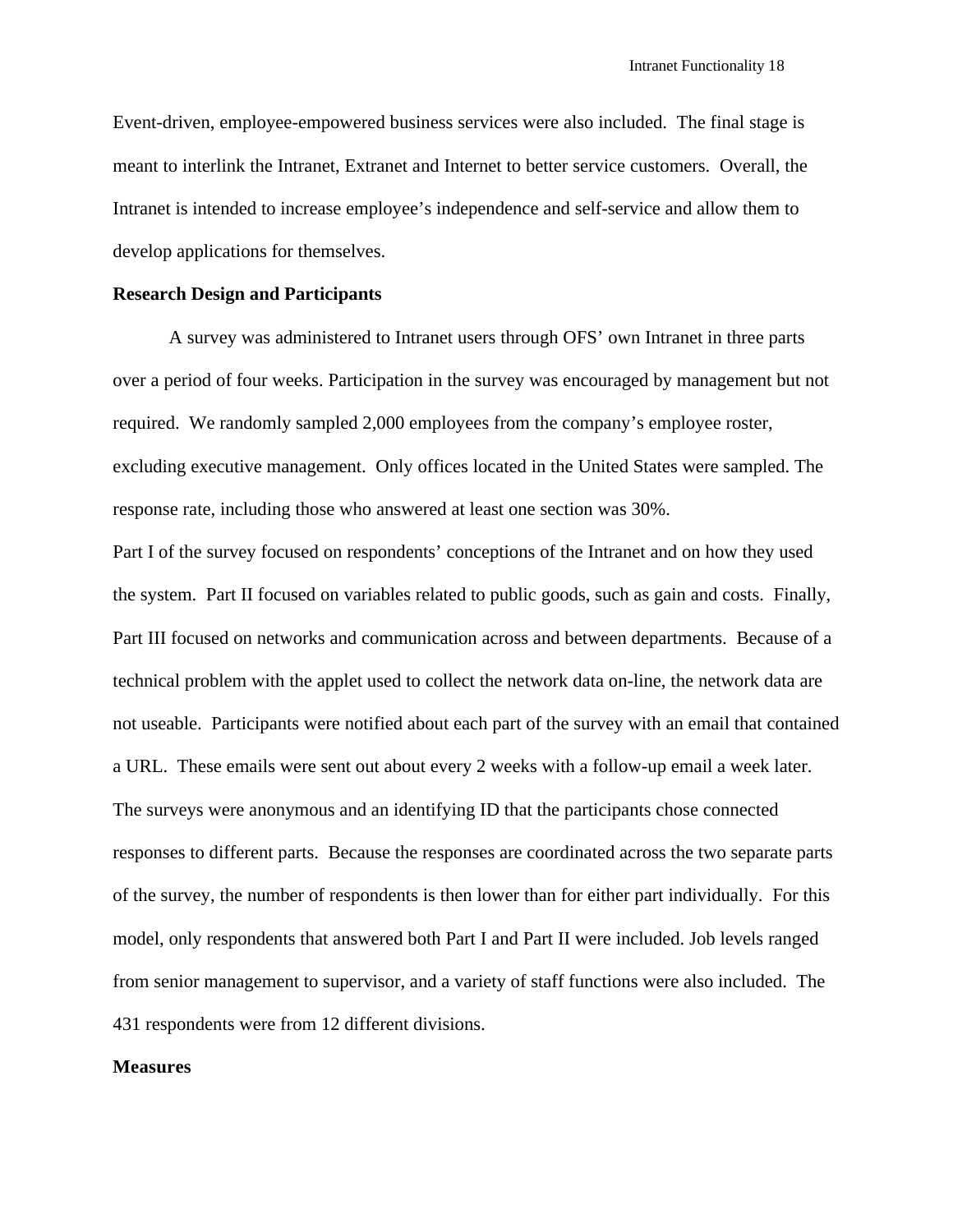Appendix A lists all of the measures. Gain, value, and level of the provision are measured on scales of 0 "Not at all" to 10 "Totally." The *level of the provision* of the good measures individual's perceptions of the extent that other employees provide and use information through the Intranet. *Value* is how valuable the individual perceives the level of provision described in the previous item. *Gain* is measured by asking the respondent how much worth they see in Intranet-based information sharing given the level of provision and their own time and effort in using the Intranet.

We developed a *costs* scale, with a Cronbach's alpha of .77, that measures recurring costs of time and effort. An example of an item is, "Locating specific information on the Intranet was too time consuming," with response categories from 1 to 5 on a "strongly disagree" to "strongly agree" scale.

*Resources contributed* measures the frequency with which individuals contribute information through the Intranet. *Resources acquired* measures the frequency with which an individual acquires information via the Intranet.

*Trust* was measured by four items from Cummings & Bromiley (1996; Chronbach's alpha  $=$  .70). Items were answered on a 1 to 5 scale from "strongly disagree" to "strongly agree." They measured trust in the system itself and trust in others who had access to the system.

#### **Analysis**

The model displayed in Figure 1 was analyzed using LISREL 8. Path analysis with LISREL allows the researcher to test all the structural coefficients simultaneously while traditional regression techniques estimate each equation separately (Joreskog & Sorbom, 1988).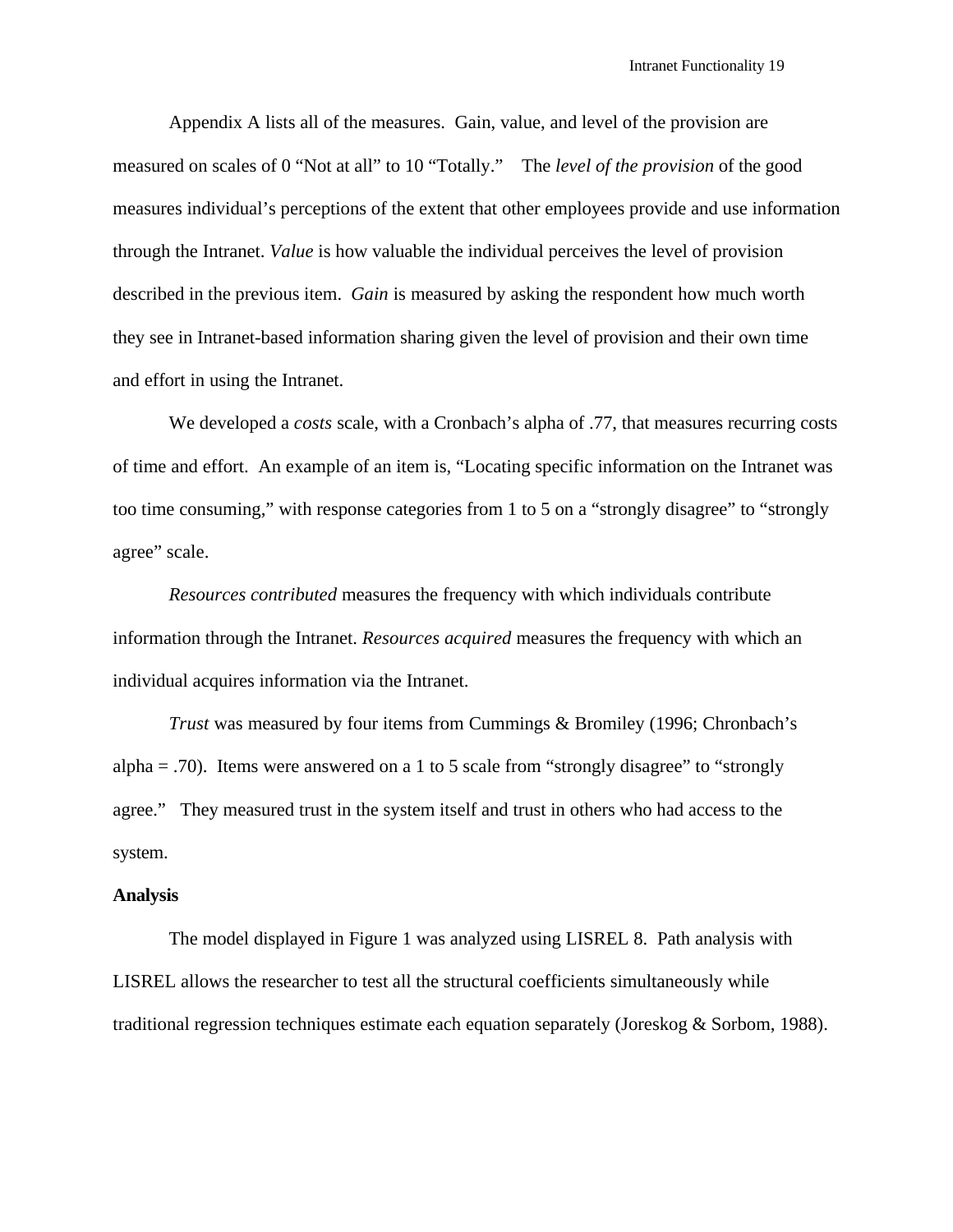LISREL 8 also provides several methods of parametric estimation including maximum likelihood (ML).

One unique feature of the LISREL is the ability to provide goodness of fit indices, which show how well the specified model accounted for the data. Although the chi-square statistic has been accepted as an index of model adequacy, it is sensitive to sample size. Thus, the chi-square statistic must be interpreted with caution in most applications (Bollen, 1989). Other common fit indices include root mean squared error of approximation (RMSEA), goodness of fit index (GFI), adjusted goodness of fit index (AGFI), normed fit index (NFI), non-normed fit index (NNFI), and comparative fit index (CFI). Byrne (1998) noted that RMSEA value less than .05 indicates good fit. For GFI, AGFI, NFI and NNFI, values range from zero to 1.00, with higher values indicating superior fit.

### **Results**

#### **Basic model**

The overall validity of the hypothesized model was estimated with a LISREL model using the multiple fit criteria. The covariance matrix is presented in Appendix B. Maximum likelihood estimation was used to fit the models. Overall goodness fit for the theoretical model was mediocre, with the root mean squared error of approximation (RMSEA) equal to 0.13. The adjusted goodness-to-fit ratio was not strong at.80. The results are reported in Table 1 and Figure 3.

### INSERT TABLE 1 AND FIGURE 3 ABOUT HERE

The current study finds that the level of provision through the Intranet has a positive and significant relationship to an individual's value for the Intranet's functionality (.42, p<.05), supporting Hypothesis 1. The results also confirm hypothesis 5, which states that individual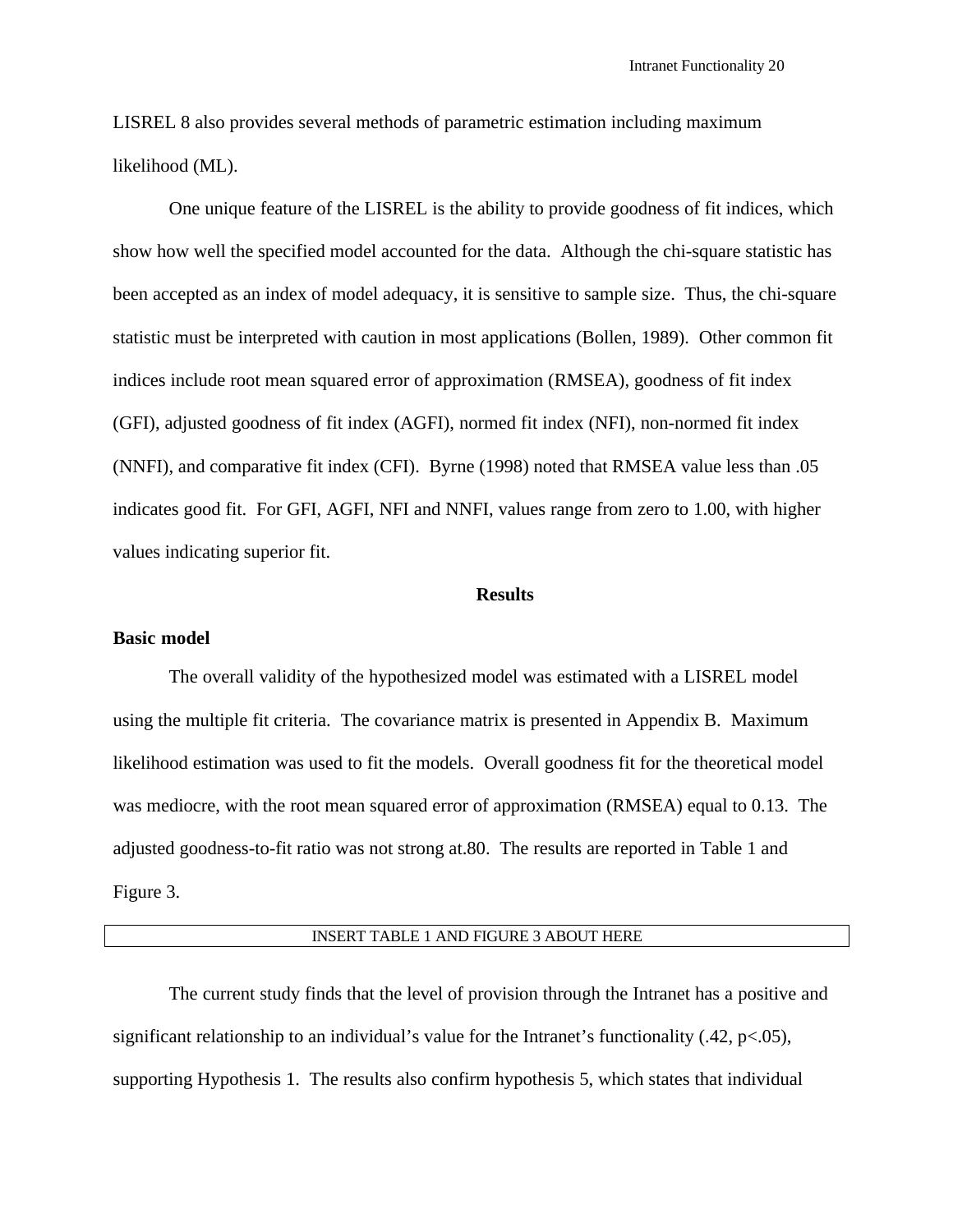value is significantly and positively related to perceived gain  $(0.76, p<0.05)$ . The individual's recurring cost was negatively related to the individual's perceived gain (-.15, p<.05), as proposed in hypothesis 6. These findings are consistent with Marwell and Oliver's (1993) simulation results.

The results indicate no statistically significant relationship between an individual's information provided and their costs (.09, ns). This result is contrary to Hypothesis 1, a key feature of the application of public goods theory to information-based resources. Hypothesis 2 proposed that information obtained would be inversely related to cost, and this prediction was supported  $(-20, p<0.05)$ . Hypothesis 3 of our conception of the gain functions proposed a positive relationship between information provision and information acquisition, which was also supported by these data  $(.70, \text{p} < .05)$ .

With the exception of one link, the results are consistent with the propositions reflected in the gain function.

### **Expanded Model**

Figure 4 displays the results for the expanded model. The addition of the trust variable did not materially affect the coefficients of the basic gain function described above. Our hypotheses proposed that trust in the system and other users would facilitate information sharing (both acquisition and provision; hypotheses 8 and 9 respectively.) Distrust was seen to increase the costs and risks of contribution (hypothesis 10). The results did not support the relationship of trust to information sharing (.08 and -.02, both ns). However, trust was directly and inversely related to cost as suggested by hypothesis 10 ( $-.16$ ,  $p<05$ ). Overall, the direct link to cost was supported, but the indirect links were not.

INSERT FIGURE 4 ABOUT HERE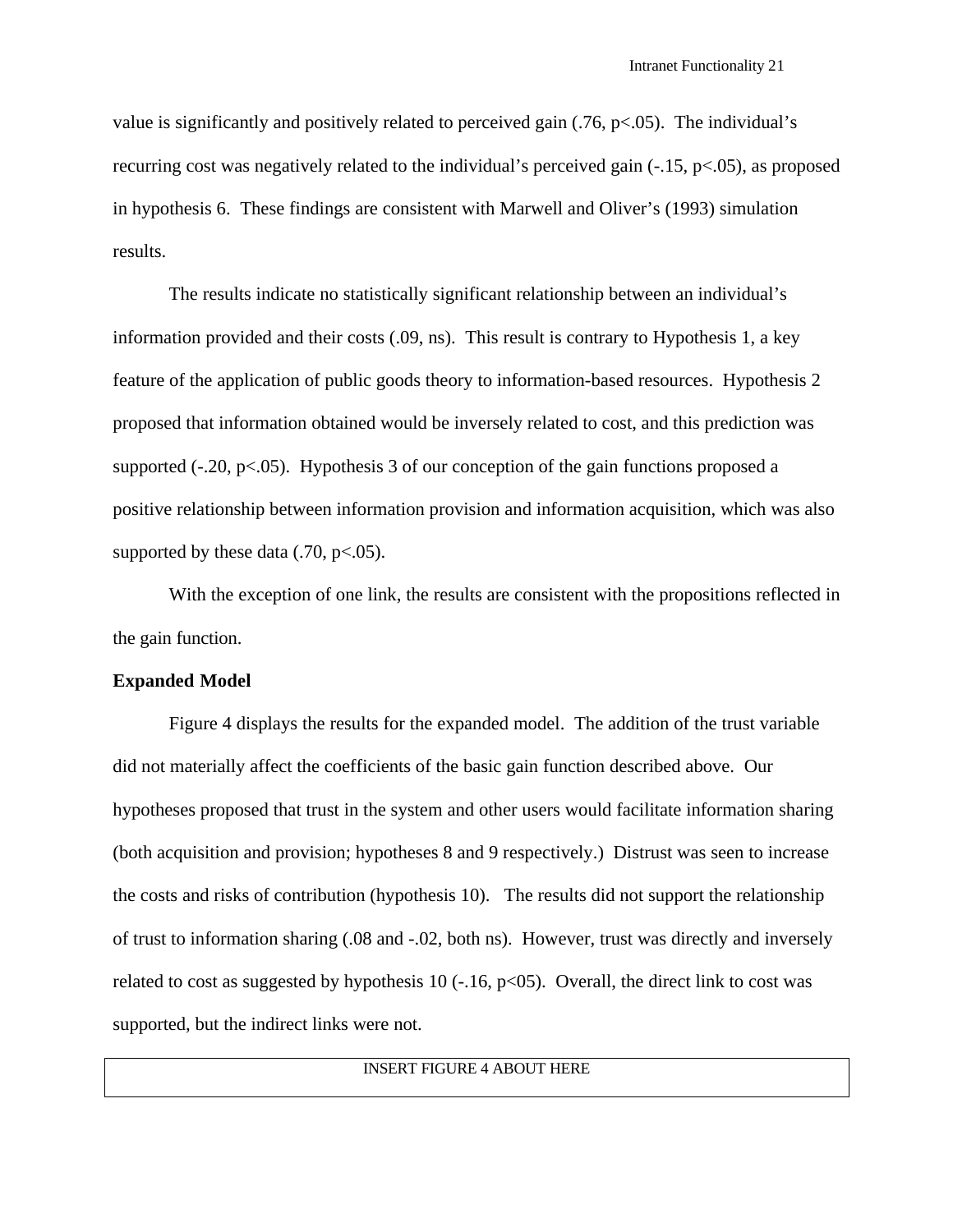### **Discussion**

The purpose of this research was to gain a greater understanding of the collective action necessary to create a viable knowledge-sharing network through the Intranet within an organizational context. Intranets were conceived of as providing two key functions defined by Fulk et al. (1996). Connectivity is the ability of every actor to reach every other actor through the Intranet. Communality is the ability of the actors to share a joint data repository through the Intranet. These Intranet functionalities were conceptualized as meeting the two defining conditions of a public good. First, every actor can use Intranet resources, irrespective of whether the actor has contributed to the creation and maintenance of those resources (i.e., nonexcludability). Second, use of Intranet resources by any actor does not diminish the ability of other actors to use them (nonrivalry). As extended by our theoretical model, public goods theory suggests that the potential to accomplish collectively what cannot be accomplished individually should serve as a strong incentive for actors to participate in information sharing via the Intranet. The gain function as applied to Intranets posits that individuals make participation decisions by gauging the benefits they will receive from the collective as a whole minus their individual costs of participation in the collective. We proposed an extension to the gain function that incorporates individuals' trust in the system itself and the other members of the collective. Distrust was posited to increase costs and reduce the likelihood of contribution or acquisition, all else equal.

Our findings support the basic calculus in which the individual's subjective gain is assessed by discounting the value of the collective contributions by individual costs of contributing personal information resources. Value, however, showed a much more significant relationship to gain than did cost. Value not only significantly predicted gain, but also was itself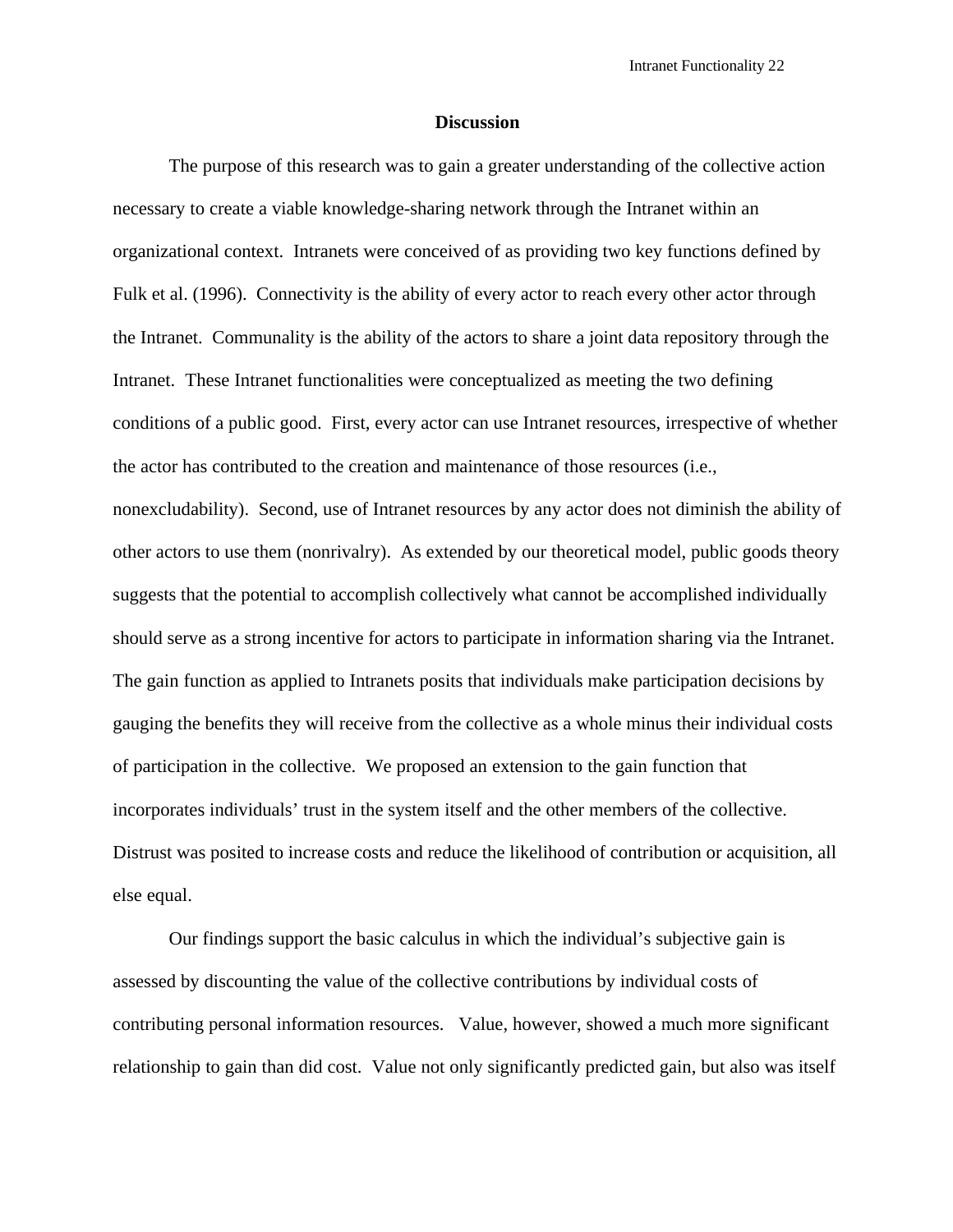a function of the level of provision of the collective good, as specified in the gain equation. The level of provision, in this instance, is the level of use of the Intranet both in providing and acquiring information by all those who have access to it. If employees, as a collective, both contribute their information and obtain information, the level of provision is high. The more the Intranet is used in this way by the employees, the greater the individual's value of the Intranet.

Cost was posited to be a function of investments made by individuals to contribute and acquire information. As the frequency in which individuals provided information increased, their costs would also increase. Conversely, as the frequency in which individual's acquired information increased, their costs would decrease. There was a significant relationship between acquired information and costs but not a significant relationship between information provision and costs. This latter result may suggest a need to rethink the way in which public goods theory was extended to information sharing. For example, information quality as well as frequency should be considered. Also, the strong correlation between obtaining and providing information may have had a suppression effect. Finally, the overall pattern of responses to questions regarding information provision and interviews with company officials suggest that not all respondents were authorized to upload information to certain parts of the Intranet. Thus, low levels of information provision comprise a complex set of respondents some of whom may have been involuntarily excluded. The overall weaker relationships of costs to other variables in the model may also be a function of the measurement of costs. Costs were operationalized as investments of time and energy in using the Intranet and difficulties in accessing it. Other less tangible aspects of costs, such as threats to power bases that rest on control of key information, may also be acting on potential participants.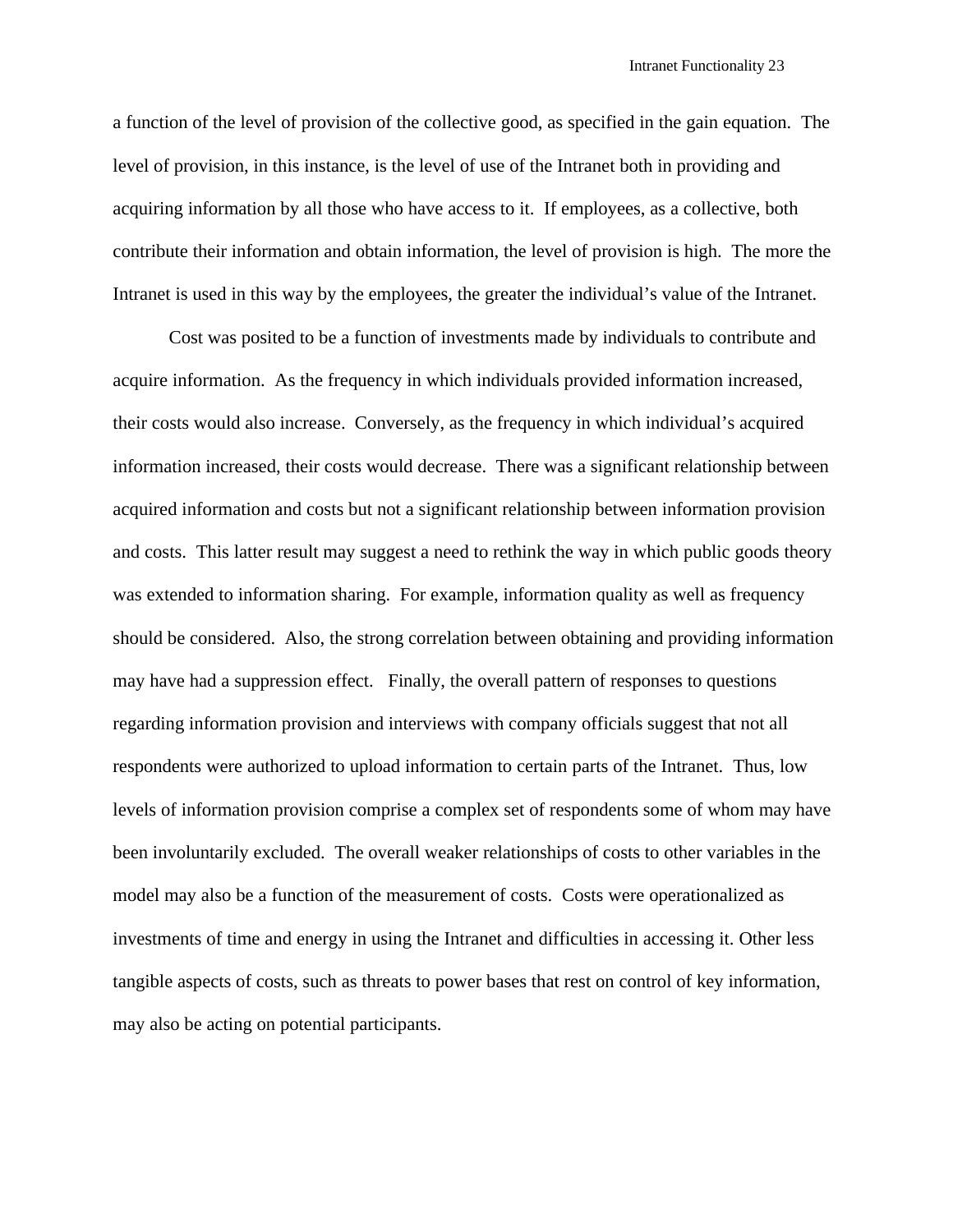In the expanded model, we incorporated three hypotheses about trust. Our hypotheses stated that as trust in both the system and other colleagues increased, individuals would both provide and acquire more information. These hypotheses were not supported using our measures of amount of information sharing. Perhaps quality more than frequency of information sharing is affected by trust. Yet, there was a significant negative relationship between trust and costs, as specified in the third hypothesis. As trust decreases, costs increase. There is a greater risk factor involved in sharing resources if you do not trust the system and the people who use the system.

The implications for this research in regards to communication and information systems and knowledge sharing systems in organizations, especially new emerging forms of organizing, are significant. These systems become viable only through the collective action of those individuals involved. When information resources are widely distributed throughout the organization, wide participation is necessary. The likelihood of participation is a function of the perceived gain by those individuals in relation to the costs they incur in participating. Trust also seems to play a role, although more directly than the hypothesized indirect role through information sharing. As other relationships or influences on costs are further developed and researched, it is most important to realize that in the end, the knowledge sharing system must be worth it to the individual, or to enough individuals, to make it viable for all.

### **Limitations**

One limitation of this study was the measures used. The cost measure focused on system access and time investment. Other dimensions of recurring cost should be identified and investigated. Also, the gain and value measures were only single items, and thus are of unknown reliability. A second limitation is that these data were gathered only at one point in time. Future research employing longitudinal designs will help to assess better the processual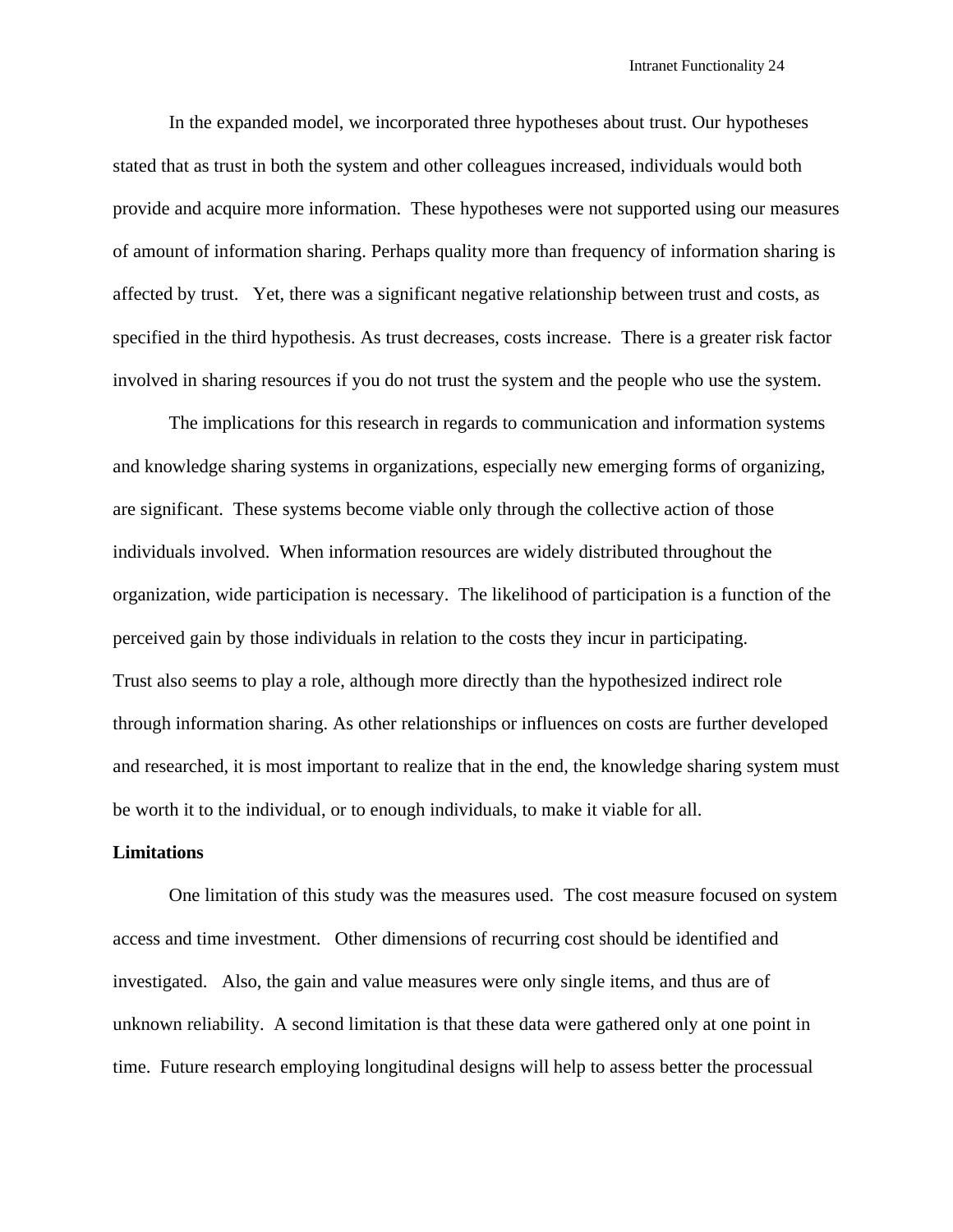nature of the production of public goods. Previous research that has looked at over-time processes in the production of other types of public goods is heavily based in simulation and laboratory experiments. This study advances the research agenda by adding important findings from field sites and from production of important collective action in a real organizational setting. Future research can advance this agenda by tracking processes themselves as they unfold.

### **Conclusion**

We began this paper with the assertion that nowhere is the collective action challenge more evident than in creation and maintenance of the knowledge sharing systems that undergird new organizational forms. Recent research has shown that corporate Intranets are one of the main technology platforms for implementing knowledge management programs (http://www.knowledgebusiness.com/kmrlframe.htm). To the extent that this study and future research can help scholars to understand the forces that underlie the relative success or failure of such initiatives, they will also help toward understanding the complex issues surrounding new organizational forms.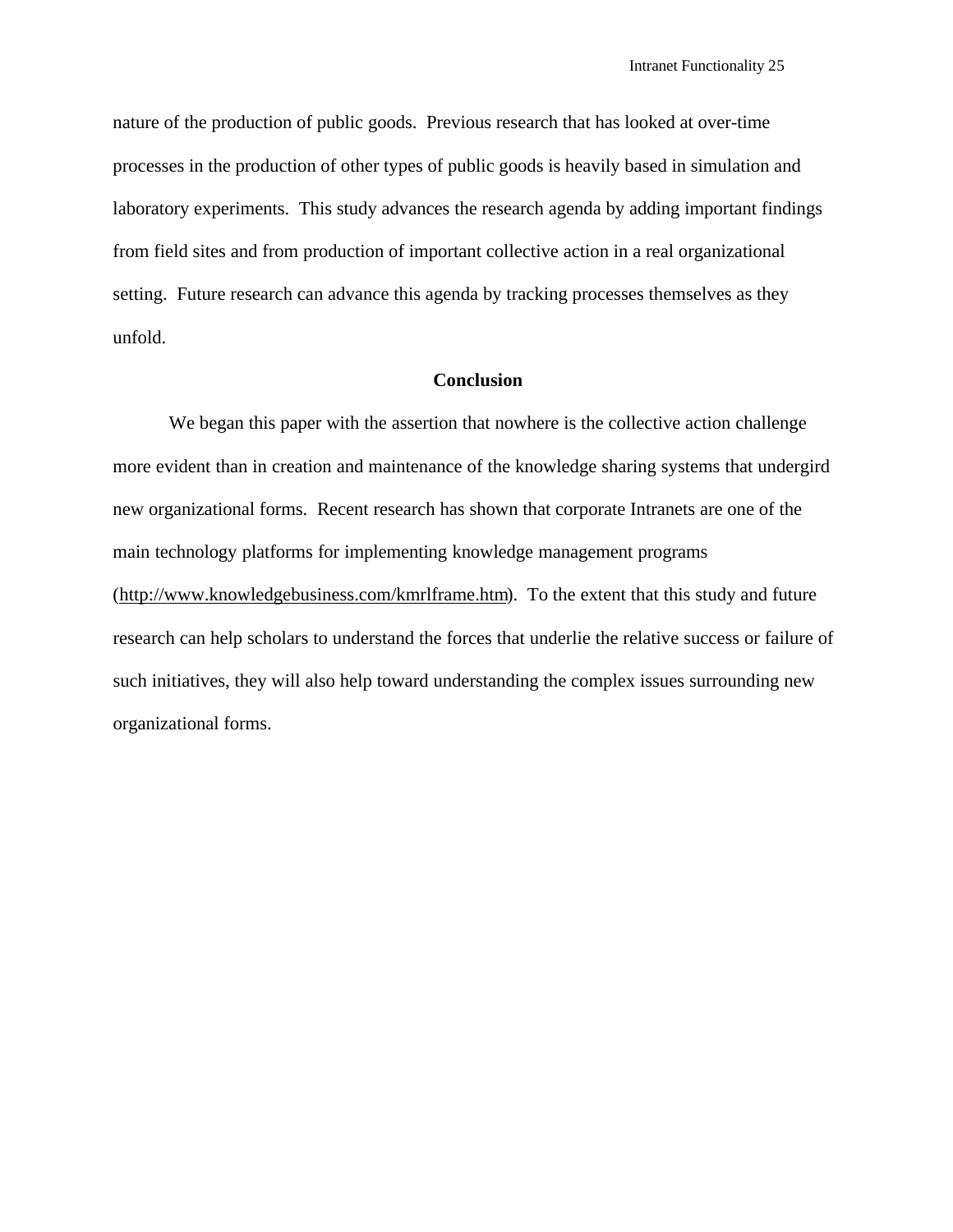#### References

Baba, M. L. (1999). Dangerous liaisons: Trust, distrust, and information technology in American work organizations. Human Organization, 58(3), 331-346.

Barry, B., & Hardin, R. (1982). (Eds.) Rational man and irrational society. Beverly Hills, CA: Sage.

Bok, S. (1989). Secrets: On concealment and revelation. New York: Vintage.

Boland, R., Tenkasi, R., & Te'eni, D. (1994). Designing information technology to support distributed organizational cognition. Organization Science, 5 (3), 456-475.

Bollen, K.A. (1989). Structural equations with latent variables. New York: Wiley.

Bromily, P., & Cummings, L. L. (1992). Transaction costs in organizations with trust

(Working paper No. 28). Minneapolis, MN: Strategic Management Research Center. University of Minnesota.

Burris, B. H. (1993). Technocracy at work. Albany, NY: State Univ of New York Press.

Byrne, B. M. (1998). Structural equation modeling with LISREL, PRELIS, and

SIMPLIS: Basic concepts, applications, and programming. Mahwah, NJ: Lawrence Erlbaum Associates.

Connolly, T., & Thorn, B.K. (1990). Discretionary databases: Theory, data, and implications. In J. Fulk & C. Steinfeld (Eds.), Organizations and communication technology (pp. 219-233). Newbury Park, CA: Sage.

Cummings, L.L. & Bromiley, P. (1996). The organizational trust inventory (OTI). In R.M. Kramer & T. Tyler (Eds.), Trust in organizations: Frontiers of theory and research (pp. 302-330). Thousand Oaks, CA: Sage.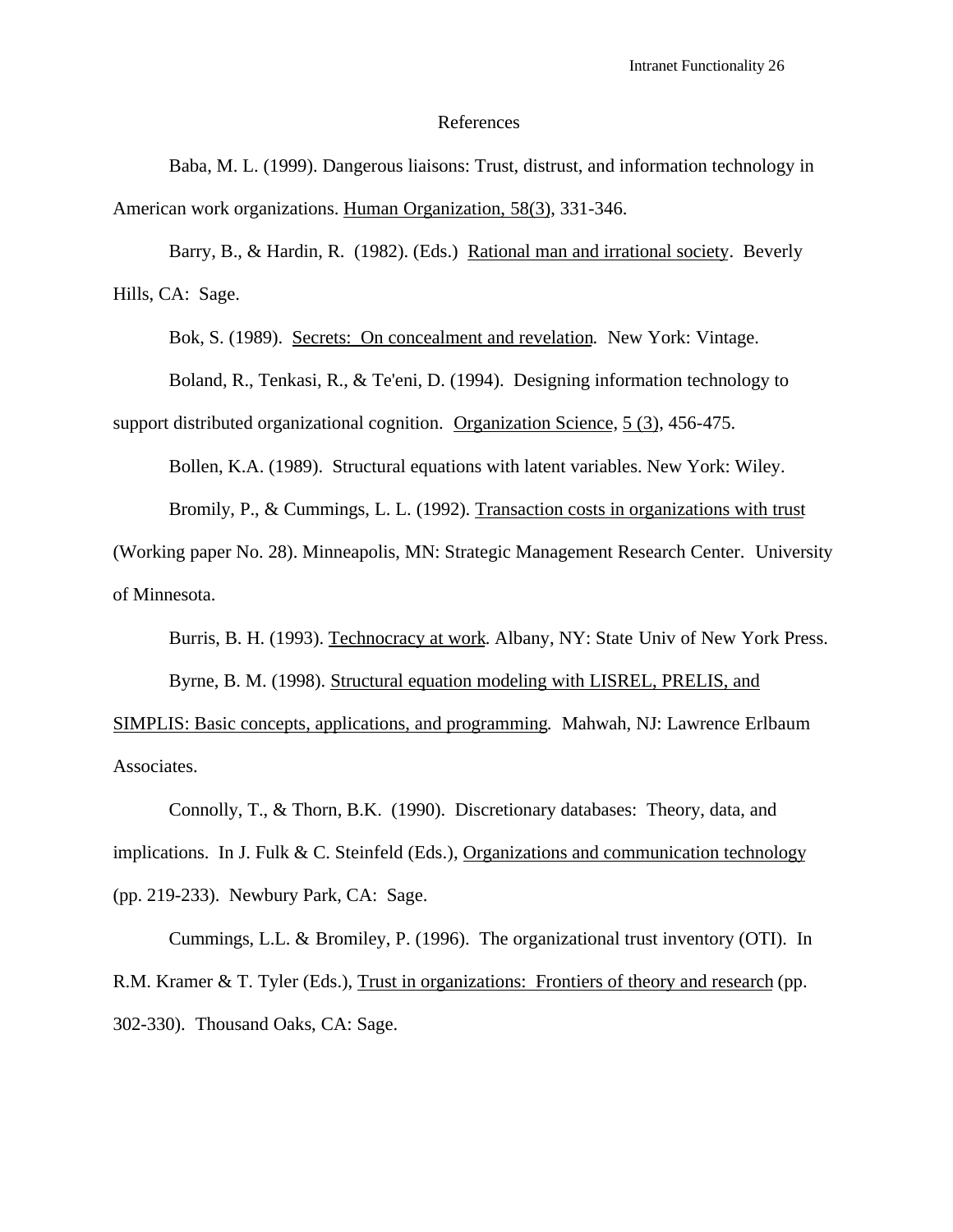Davidow, W. H. & Malone, M. S. (1992). The virtual corporation. New York: Harper Business.

Flanagin, A. J., Monge, P. R., & Fulk, J. (1997, May). The effects of formative interorganizational relationships on subsequent interaction. Paper presented at the annual meeting of the International Communication Association, Montreal, Canada.

Fulk, J., & DeSanctis, G. (1999). Articulation of communication technology and organizational form. In G. DeSanctis & J. Fulk (Eds.), Shaping organizational form: Communication, connection and community (pp. 5-32). Newbury Park, CA: Sage.

Fulk, J., Flanagin, A., Kalman, M., Monge, P., & Ryan, T. (1996). Connective and communal public goods in interactive communication systems. Communication Theory, 61, 60- 87.

Fukuyama, F. (1995). Trust: The Social Virtues and the Creation of Prosperity. New York: Free Press.

Handy, C. (1995). Trust and the Virtual Organization. Harvard Business Review, 73, 40- 50.

Hardin, G. (1968). The tragedy of the commons. Science, 162, 1243-1248.

Head, J. G. (1972). Public goods: The polar case. In R. M. Bird & J. G. Head (Eds.),

Modern fiscal issues: Essays in honour of Carl. S. Shoup (pp. 7-16). Toronto: University of Toronto Press.

Heckscher, C. (1994). Defining the post-bureaucratic type. In C. Heckscher & A. Donnellon, (Eds.), The post-bureaucratic organization: New perspectives on organizational change (pp.14-62), Thousand Oaks, CA: Sage.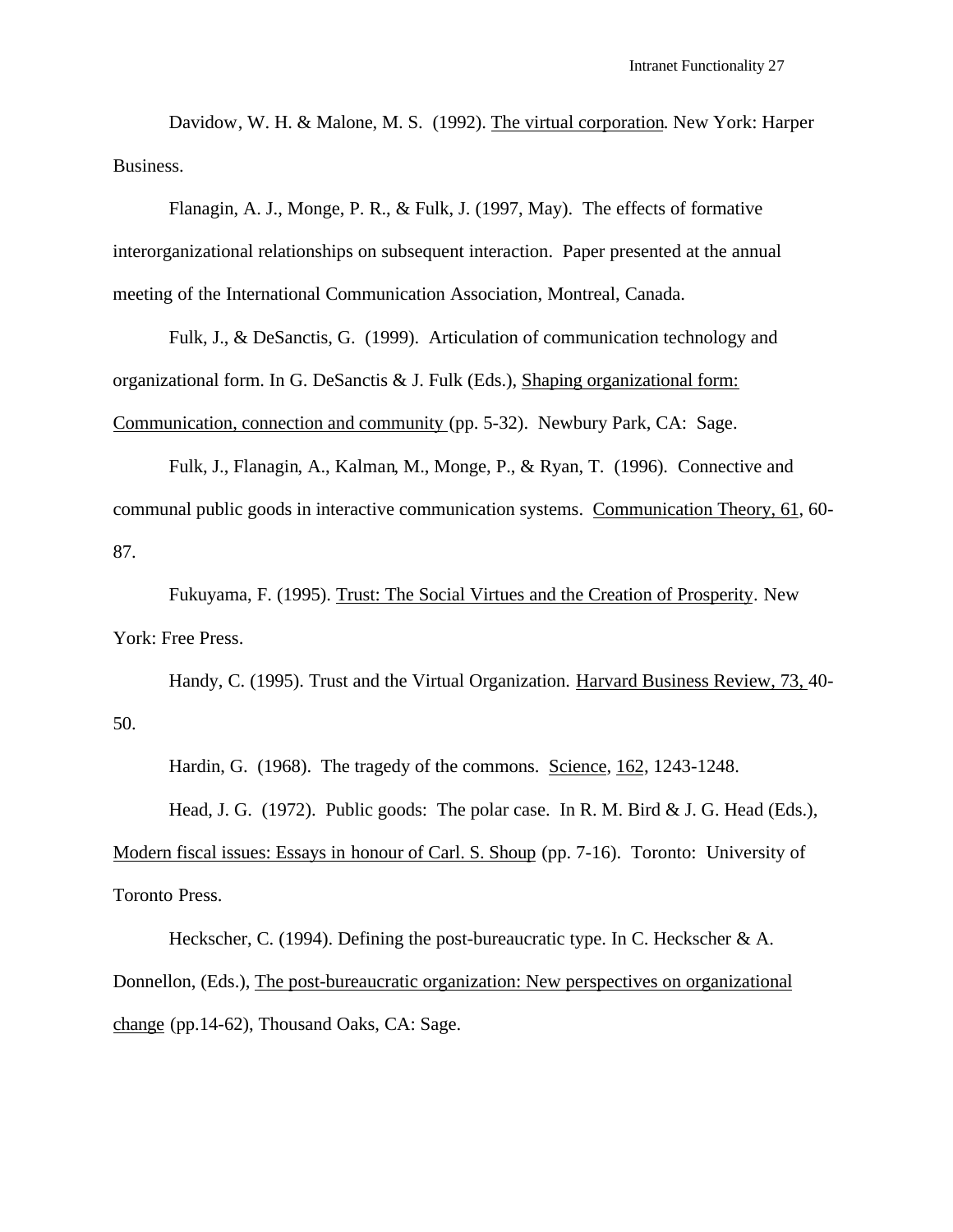Hedlund, G. (1986). The hypermodern MNC--A heterarchy? Human Resource Management, 25(1), 9-35.

Holland, J.H. (1998). Emergence: From chaos to order. Reading, MA: Perseus Book.

Hollingshead, A.B. (1998). Retrieval processes in transactive memory systems. Journal of Personality and Social Psychology, 74, 659-671.

Joreskog, K.G. & Sorbom, D. (1988). A guide to the program and applications. Chicago, IL: SPSS.

Lewis, J.D., & Weigert, A. (1985). Trust as a social reality. Social Forces, 63, 967-985.

Luhmann, N. (1988). Familiarity, Confidence, Trust. In D. Gambetta (Ed.), Trust:

Making and Breaking Cooperative Relations (pp. 94-108). New York: Basil Blackwell.

Majchrzak, A. (1992). Management of Technological and Organizational Change. In G.

Salvendy (Ed.), Handbook of Industrial Engineering (pp. 767-797). New York: John Wiley.

Malone, T. W. & Rockart, J. F. (1991). Computers, networks and the corporation,

Scientific American, 265 (3), 92-99.

Markus, M. L. (1987). Toward a "critical mass" theory of interactive media.

Communication Research, 14, 491-511.

Marwell, G., & Oliver, P. (1993). The critical mass in collective action: A micro-social theory. New York: Cambridge University Press.

Miles, R. E., & Snow, C.C. (1992). Causes of failure in network organizations.

California Management Review, Summer, 53-72.

Mintzberg, H. (1983). Structure in fives: Designing effective organizations. Englewood Cliffs, NJ: Prentice-Hall.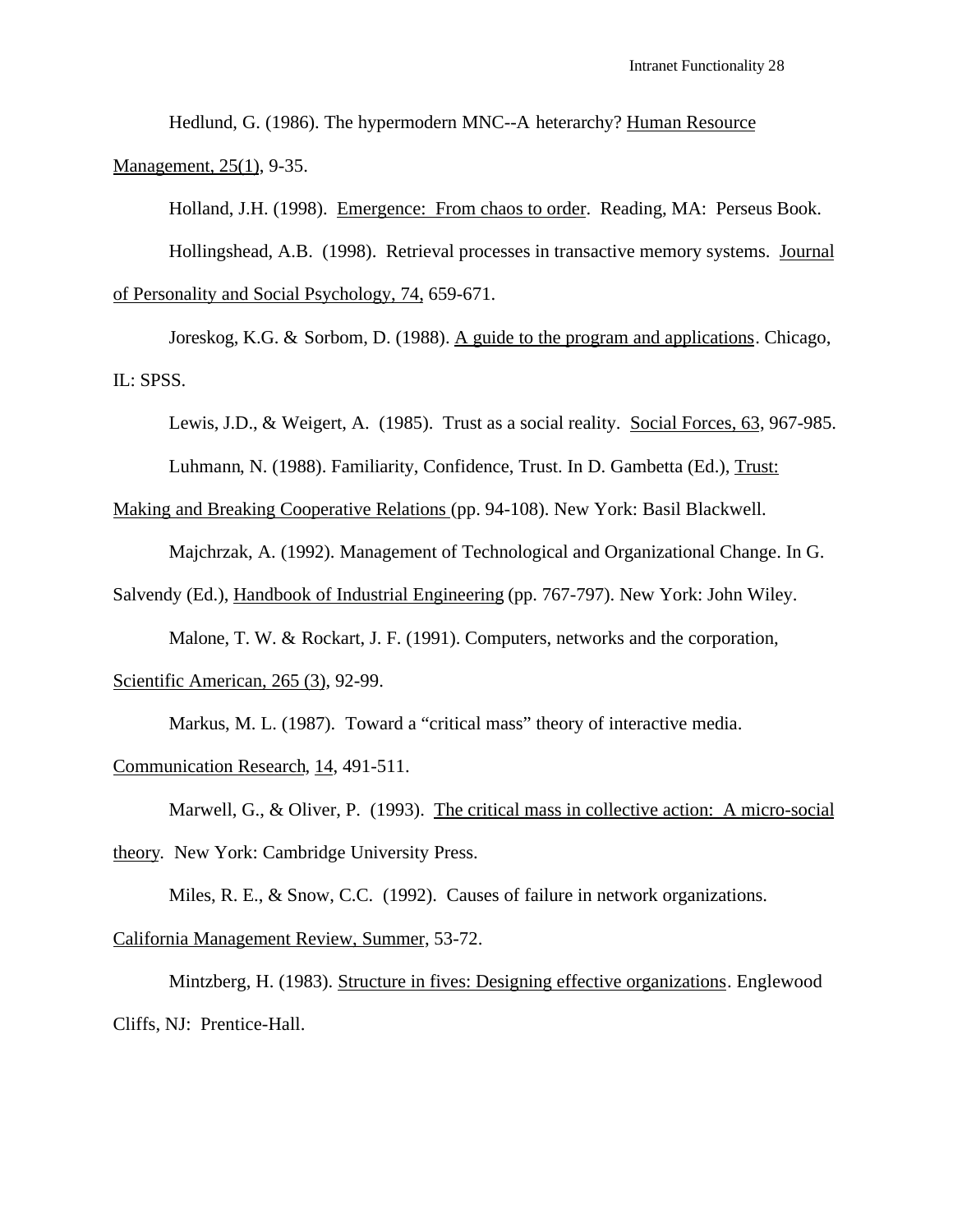Monge, P.R., & Contractor, N.S. (in press). Emergence of communication networks. In

F. Jablin & L. Putnam (Eds.), New handbook of organizational communication . Newbury Park, CA: Sage.

Monge, P.R., & Fulk, J. (1999). Communication technology for global network organizations. In G. DeSanctis & J. Fulk (Eds.), Shaping organizational form: Communication, connection and community (pp. 71-100). Newbury Park, CA: Sage.

Monge, P.R., Fulk, J., Kalman, M., Flanagin, A., Parnassa, C., & Rumsey, S. (1998). Production of collective action in alliance-based interorganizational communication and information systems. Organizational Science, 9, 411-433.

Nonaka, I. (1994). A dynamic theory of organizational knowledge creation. Organization Science, 5, 14-37.

Oliver, P., Marwell, G., & Teixeira, R. (1985). A theory of critical mass I. Group heterogeneity, interdependence and the production of public goods. American Journal of Sociology, 91, 522-556.

Olson, M. (1965). The logic of collective action. Cambridge, MA: Harvard University Press.

Powell, W. W. (1990). Neither market nor hierarchy: Network forms of organization. In L.L. Cummings & B.M. Staw (Eds.), Research in organizational behavior, 12, 295-336.

Samuelson, P. A. (1954). The pure theory of public expenditure. Review of Economics and Statistics, 36, 387-390.

Schmidt, W., & Posner, B. (1982). Mangerial Values and Expectations: The Silent Power in Personal and Organizational Life. New York: American Management Association.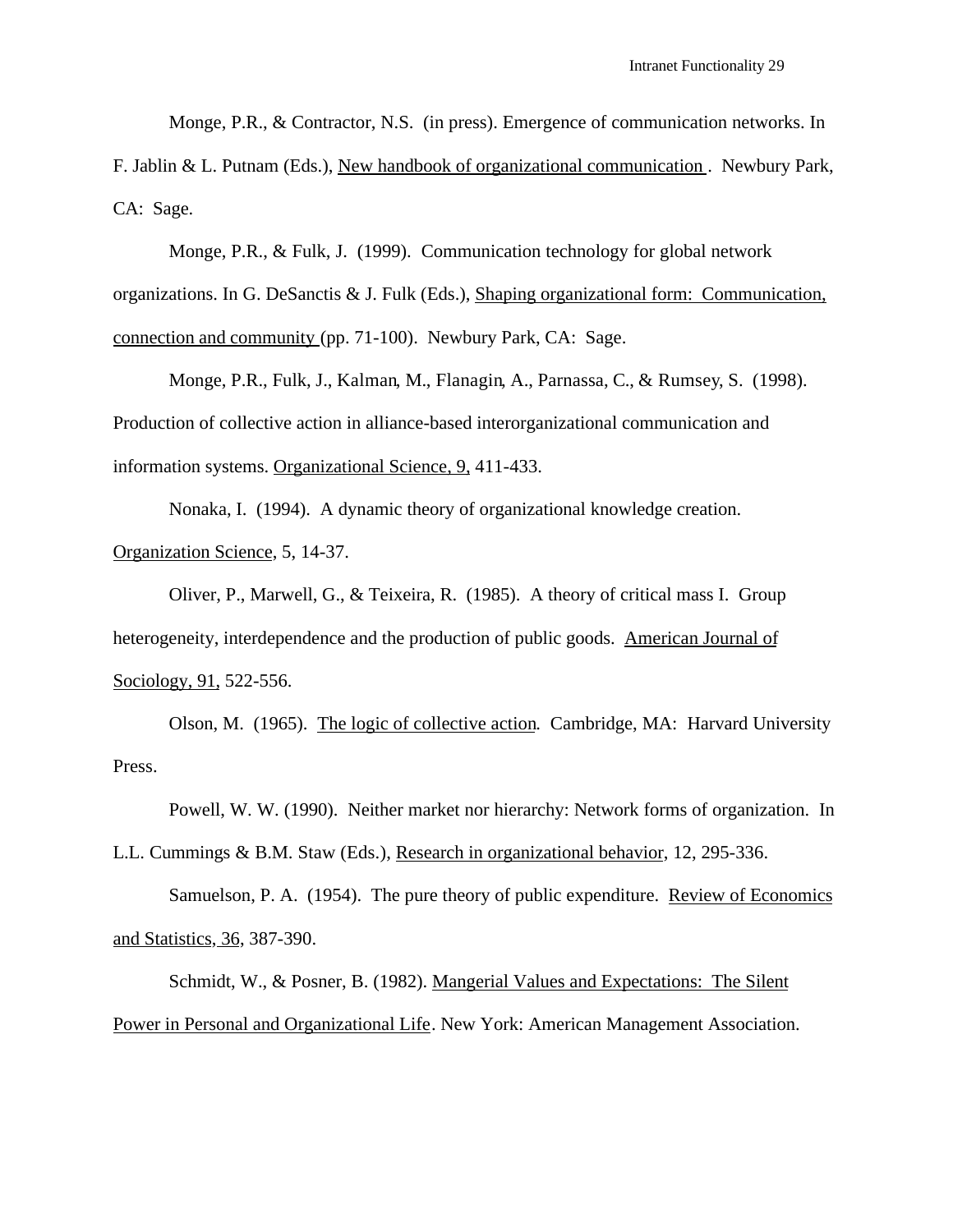Shmanske, S. (1991). Public Goods, Mixed Goods, and Monopolistic Competition. College Station, TX: Texas A&M University Press.

Sproull, L., & Keisler, S. (1993). Connections: New Ways of Working in the Networked Organization. Cambridge, Mass.: MIT Press.

Sweeney, J. W. (1973). An experimental investigation of the free-rider problem. Social Science Research, 2, 277-292.

Thorn, B.K., & Connolly, T. (1987). Discretionary data bases: A theory and some experimental findings. Communication Research, 14, 512-528.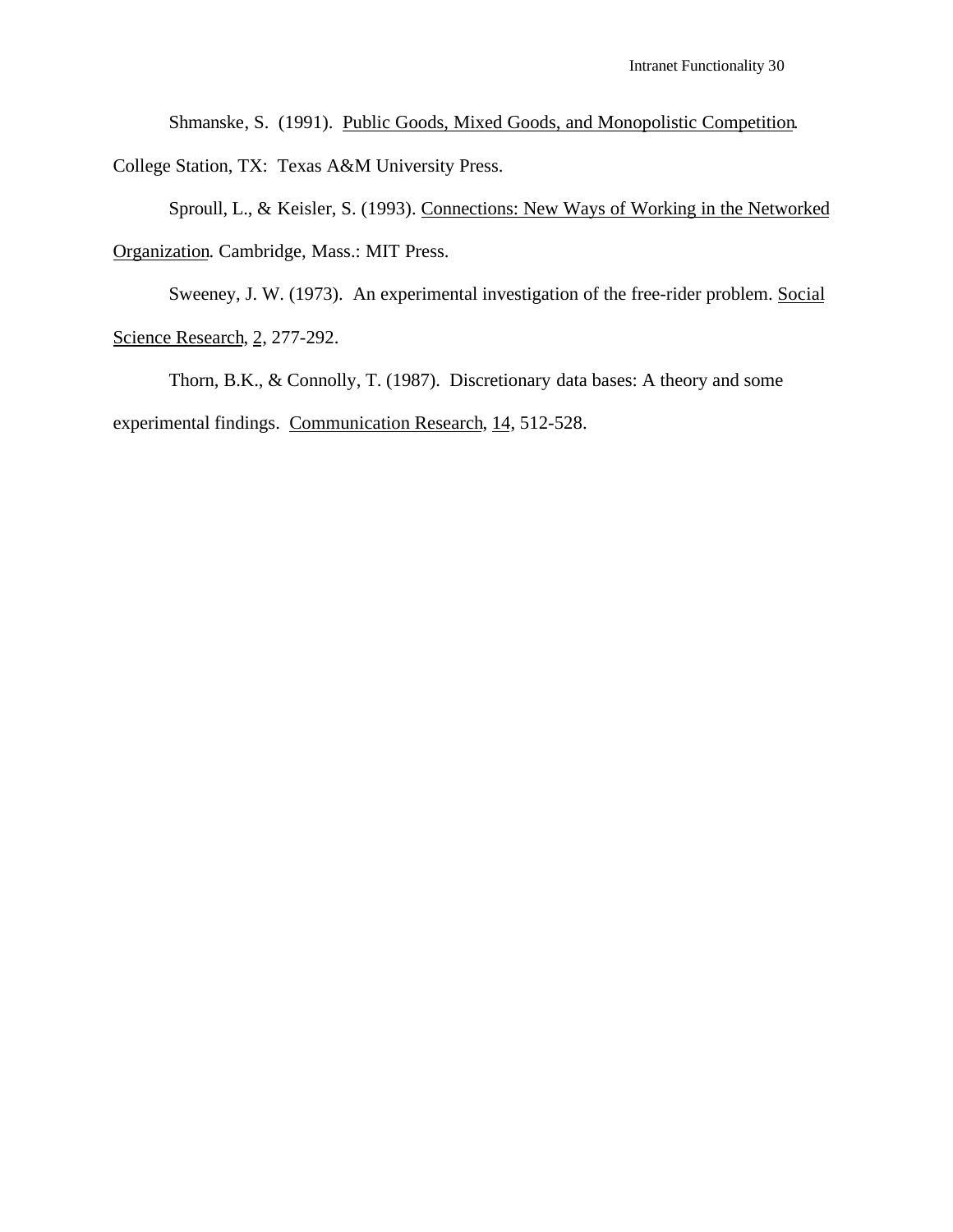## **Figure 1 Basic Gain Function**

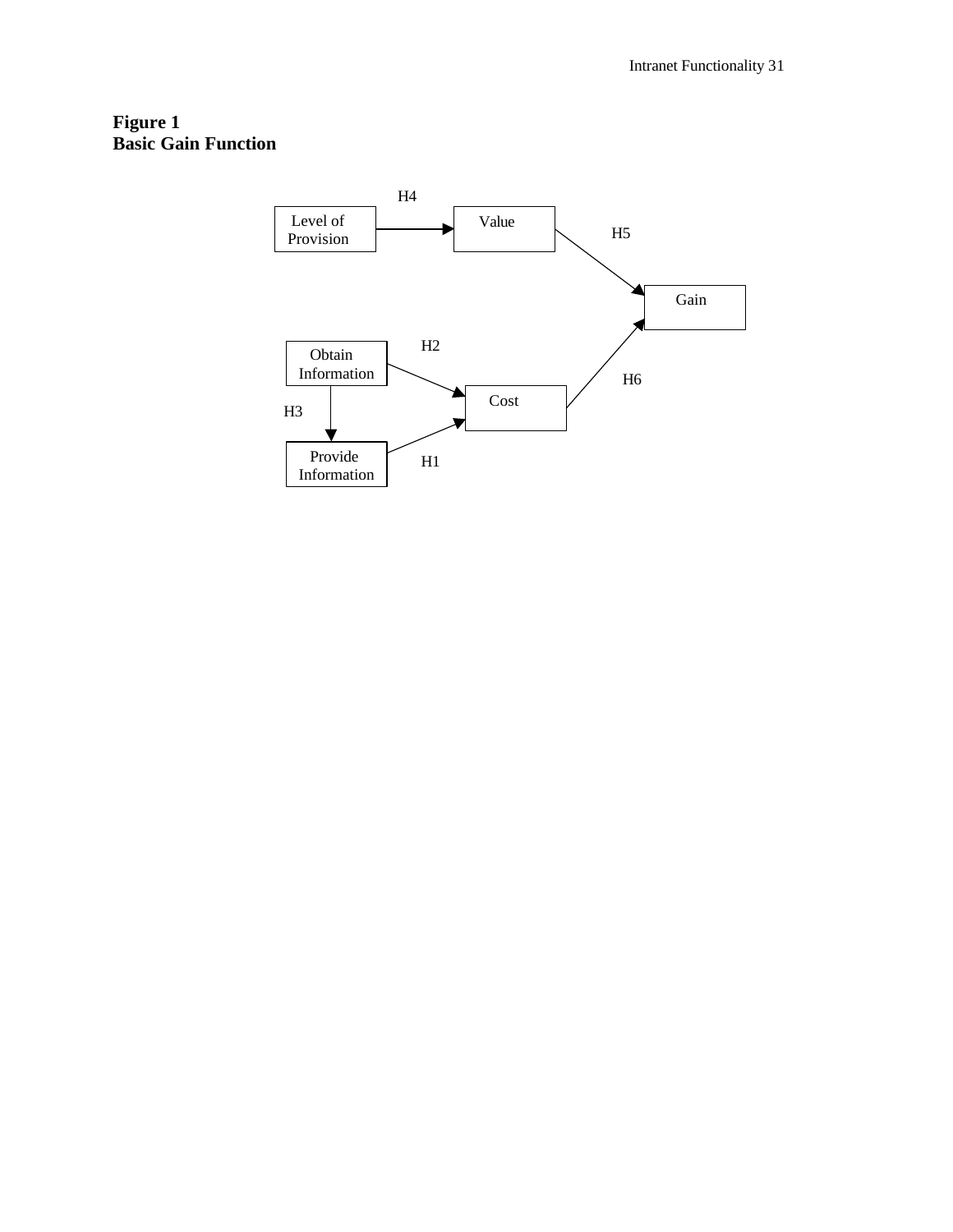# **Figure 2 Expanded Model**

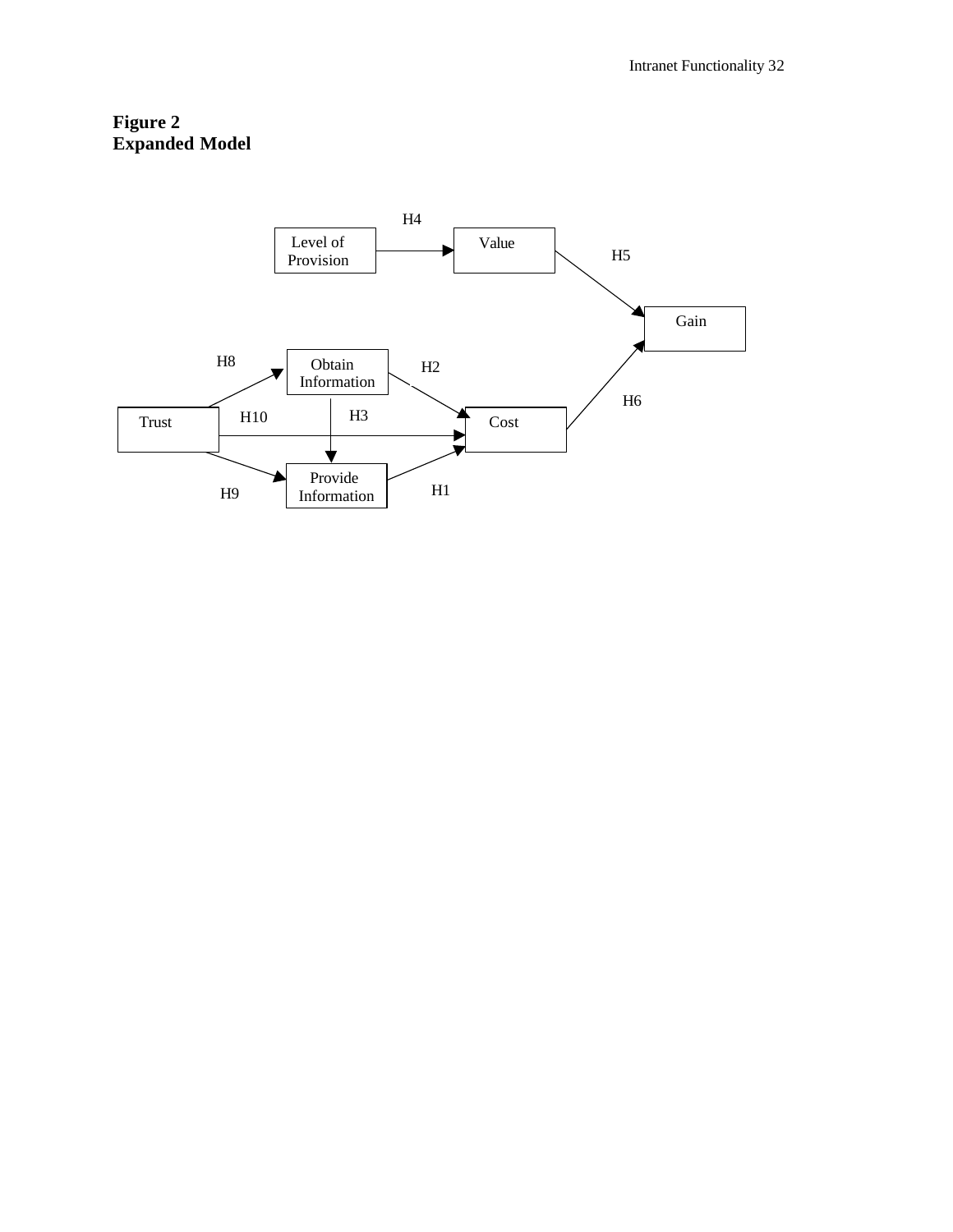# **Figure 3 Results for Basic Model**

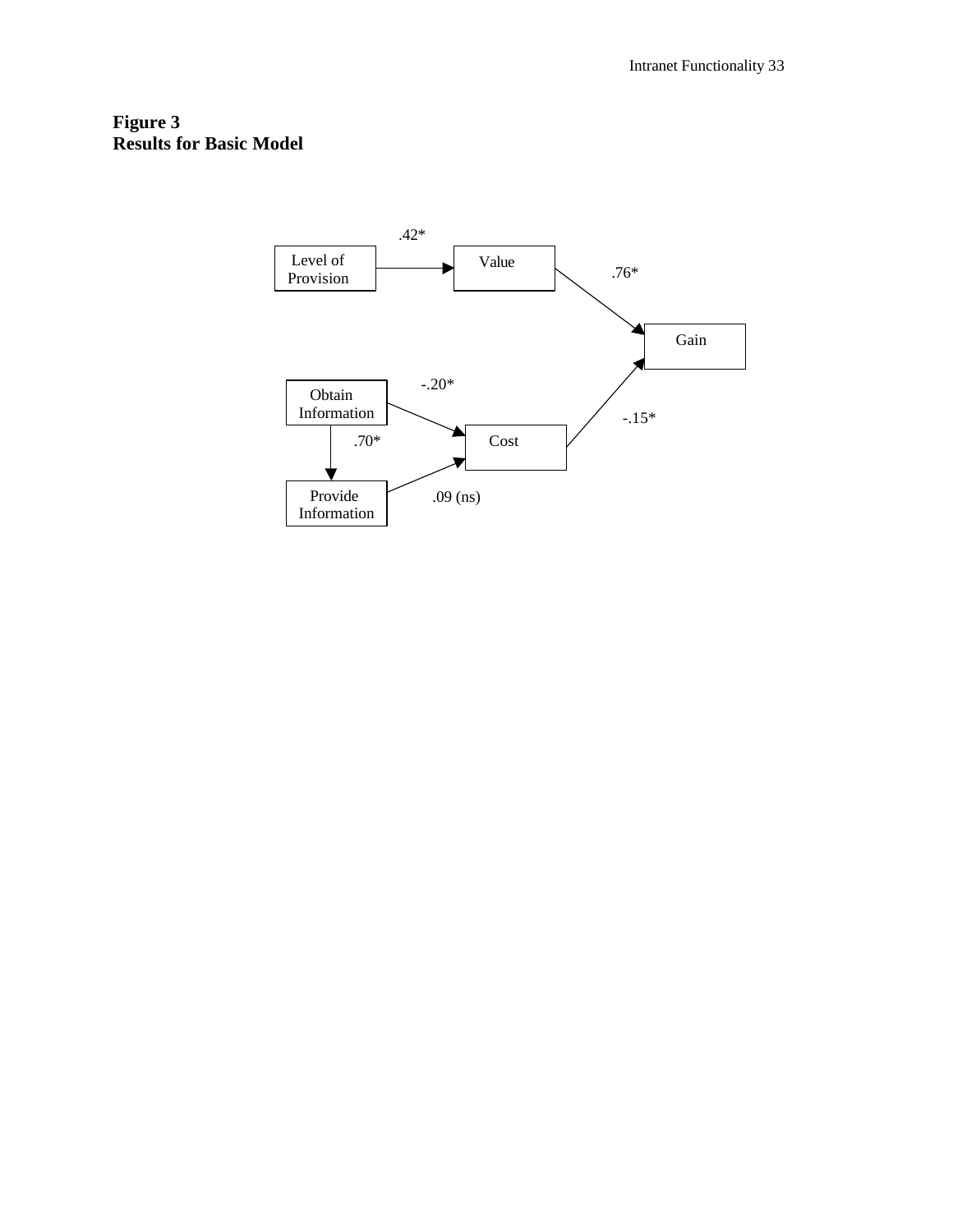# **Figure 4 Results for Expanded Model**

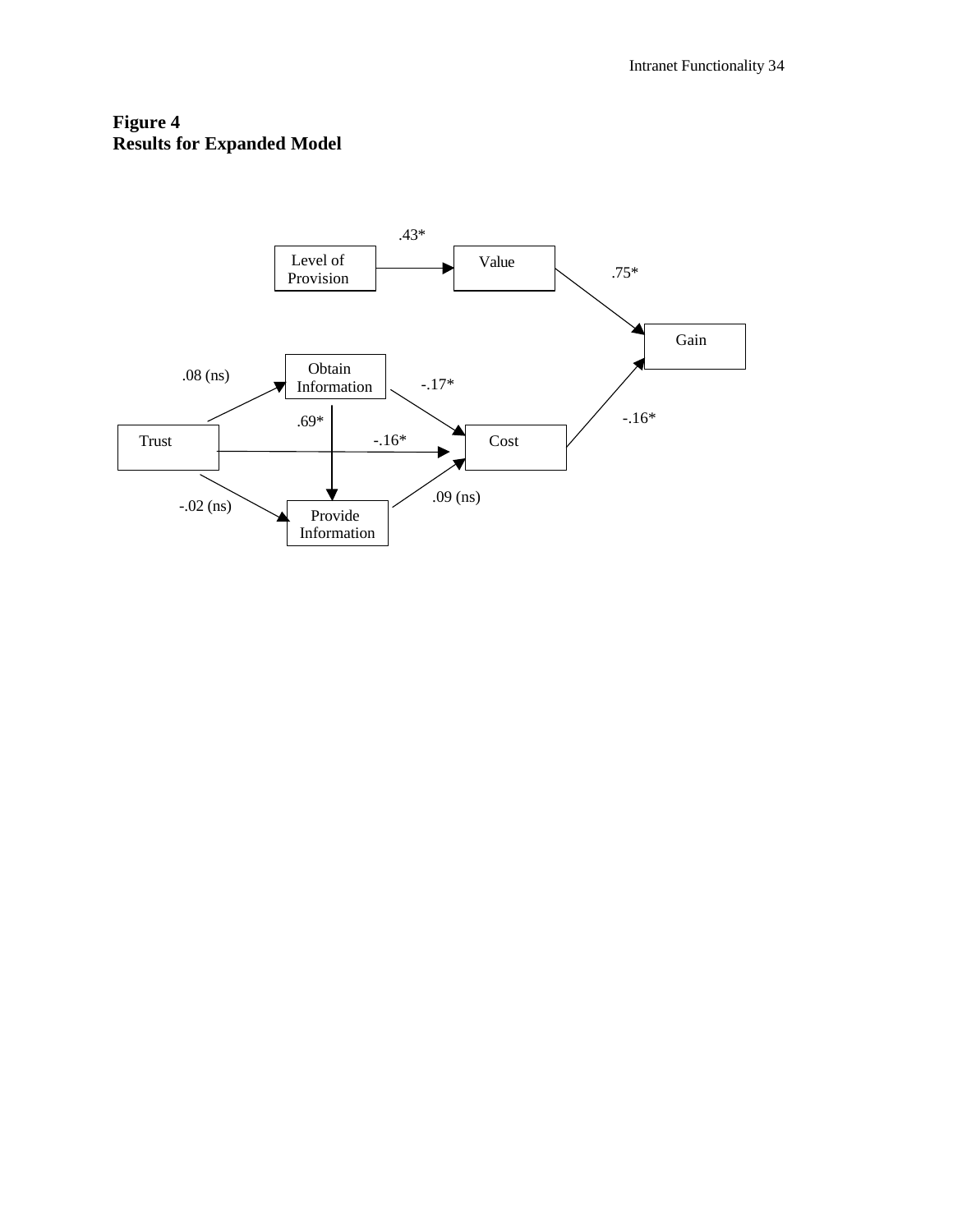# **Table 1 Model Statistics**

|                                 | <b>Basic</b> | <b>Expanded</b> |
|---------------------------------|--------------|-----------------|
| Sample Size                     | 431          | 429             |
| Degrees of Freedom              | 8            | 11              |
| Minimum Fit Function Chi-Square | 122.50       | 181.09          |
| <b>RMSEA</b>                    | 0.13         | .19             |
| <b>GFI</b>                      | .92          | .91             |
| <b>AGFI</b>                     | 0.80         | .76             |
| <b>NFI</b>                      | 0.88         | .83             |
| <b>NNFI</b>                     | 0.78         | .68             |
| <b>CFI</b>                      | 0.88         | .83             |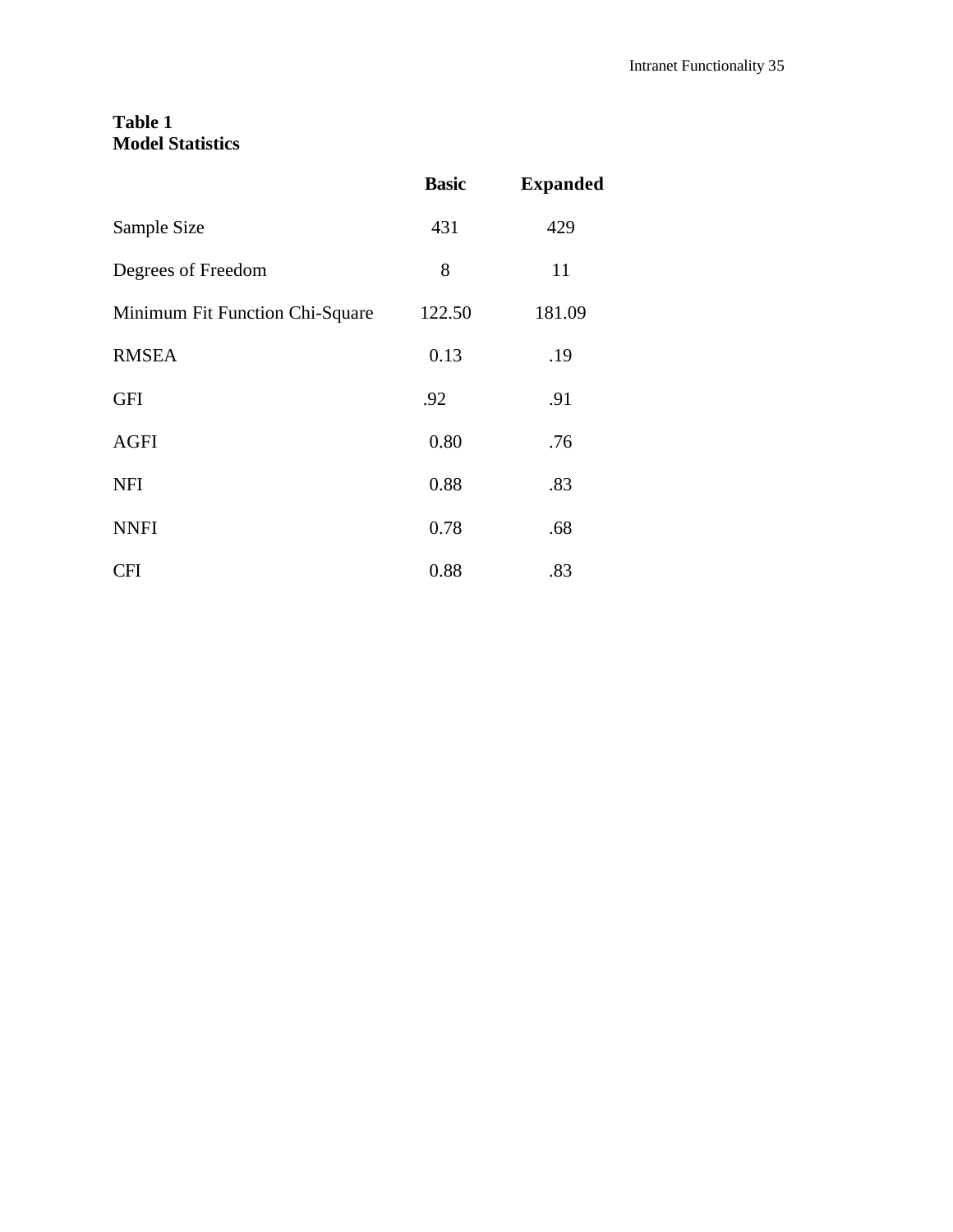# **APPENDIX A**

## **Provision, Value and Gain:**

## *Perceived Level of Public Good (Provision)*

To what extent does everyone provide all their work-related information?

To what extent is that information used by everyone else?

## *Value*

 Given the way you have described how the Intranet is being used today, how valuable is this level of use to you now?

## *Perceived Gain*

Think about how valuable the Intranet has been in helping to share your work-related information. Given the time and effort you have expended using it, to what extent do you think the Intranet is worth it?

## *Scale:*

| Select one number from 0 to 10 that describes how you see the Intranet being used today. |                        |  |  |  |  |         |
|------------------------------------------------------------------------------------------|------------------------|--|--|--|--|---------|
| Not at all                                                                               |                        |  |  |  |  | Totally |
|                                                                                          | 0 1 2 3 4 5 6 7 8 9 10 |  |  |  |  |         |

## *Recurring Costs*

I could not gain access to the Intranet when I wanted to because the system was very slow.

Using the Intranet was so time consuming that I wasn't able to complete other tasks.

Locating specific information on the Intranet was too time consuming.

| Scale:   |          |               |       |          |
|----------|----------|---------------|-------|----------|
| Strongly | Disagree | Neither Agree | Agree | Strongly |
| Disagree |          | nor Disagree  |       | Agree    |

## *Resources (Information) Contributed*

During your last full day of work, how often did you use the Intranet to provide information?

| Scale:    |       |        |                 |            |
|-----------|-------|--------|-----------------|------------|
| <b>NA</b> | Never | Seldom | Sometimes Often | Very Often |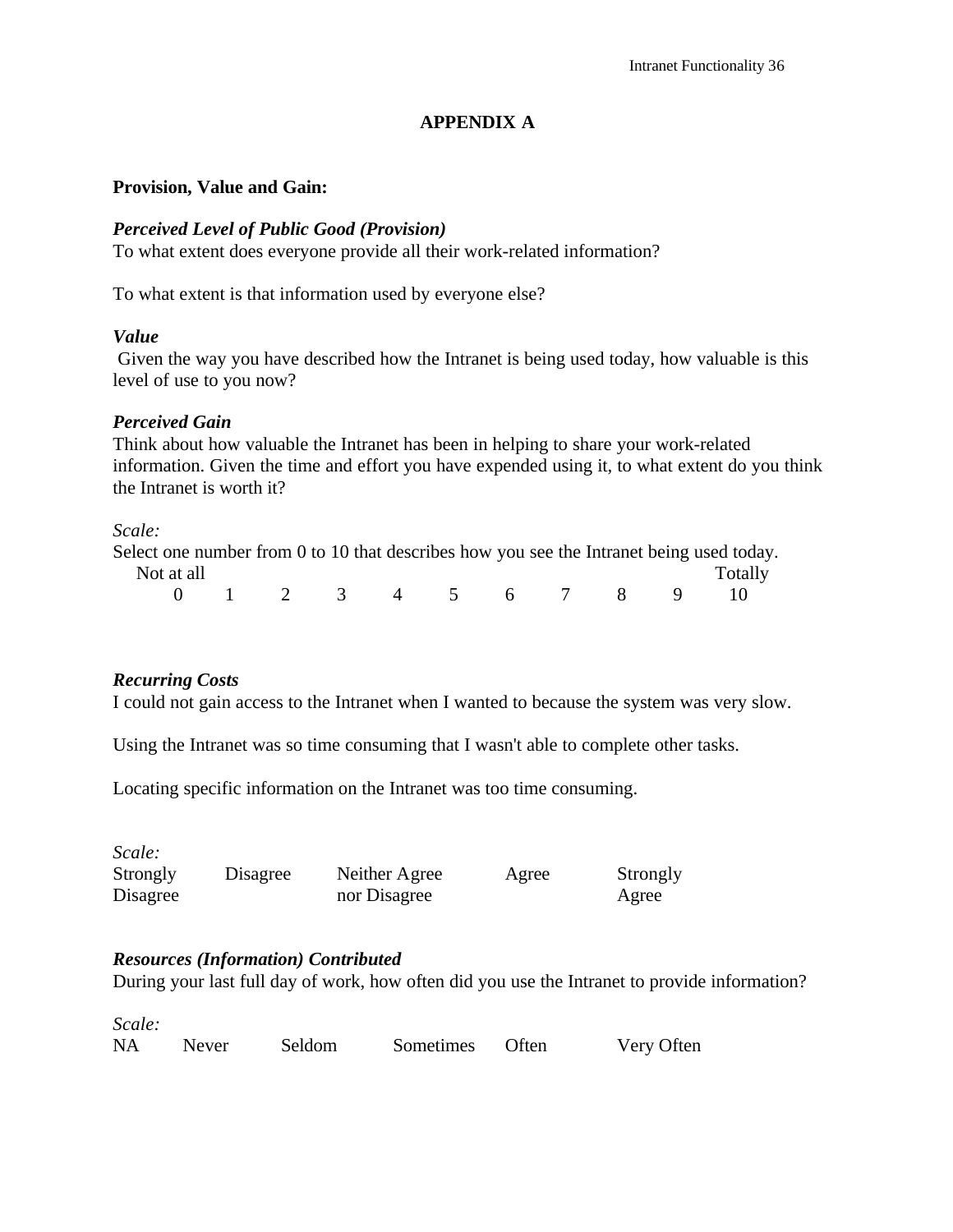## *Resources (Information) Acquired*

During your last full day of work, how often did you use the Intranet to obtain information?

*Scale:*

NA Never Seldom Sometimes Often Very Often

# *Trust*

I trust all my colleagues to use information appropriately when it is made available to them on the Intranet.

I am worried about how the information will be used after I upload it onto the Intranet.

The Intranet is a threat to my privacy.

Competitors will not receive information published on the Intranet.

| Scale:   |          |               |       |          |
|----------|----------|---------------|-------|----------|
| Strongly | Disagree | Neither Agree | Agree | Strongly |
| Disagree |          | nor Disagree  |       | Agree    |